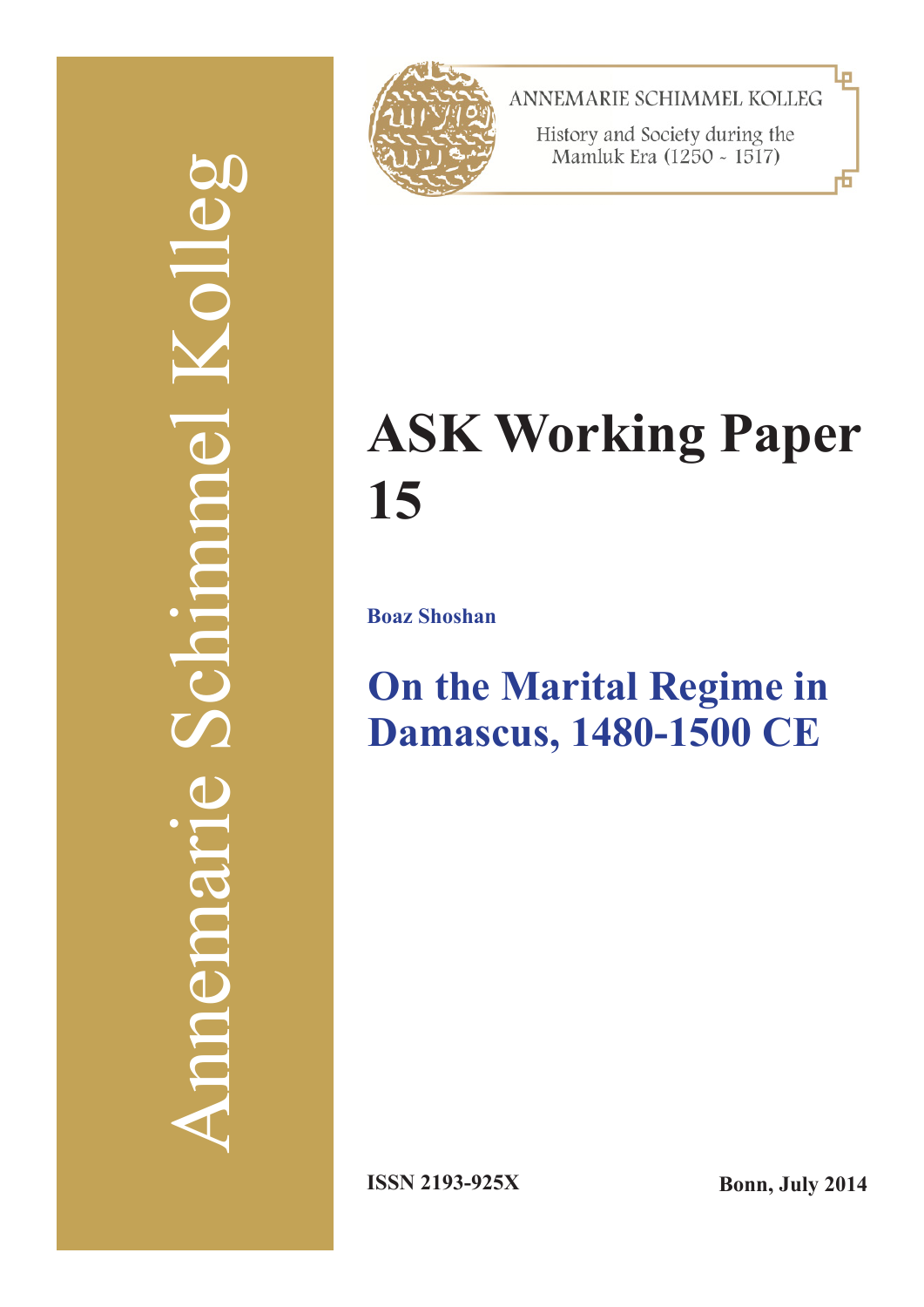ASK Working Paper, ISSN 2193-925X Annemarie Schimmel Kolleg History and Society during the Mamluk Era (1250-1517) Heussallee 18-24 53115 Bonn Editor: Stephan Conermann

#### **Author's addresses**

**Prof. Dr. Boaz Shosan**

**Author's Address** (1) Ben Gurion University Department of General History 84105 Beersheva Israel

(2) Annemarie-Schimmel-Kolleg "History and Society during the Mamluk Era, 1250-1517" Heussallee 18-24 53113 Bonn Telephone: 0228/7362946 Fax: 0228/7362964 Website: [www.mamluk.uni-bonn.de](http://www.mamluk.uni-bonn.de/)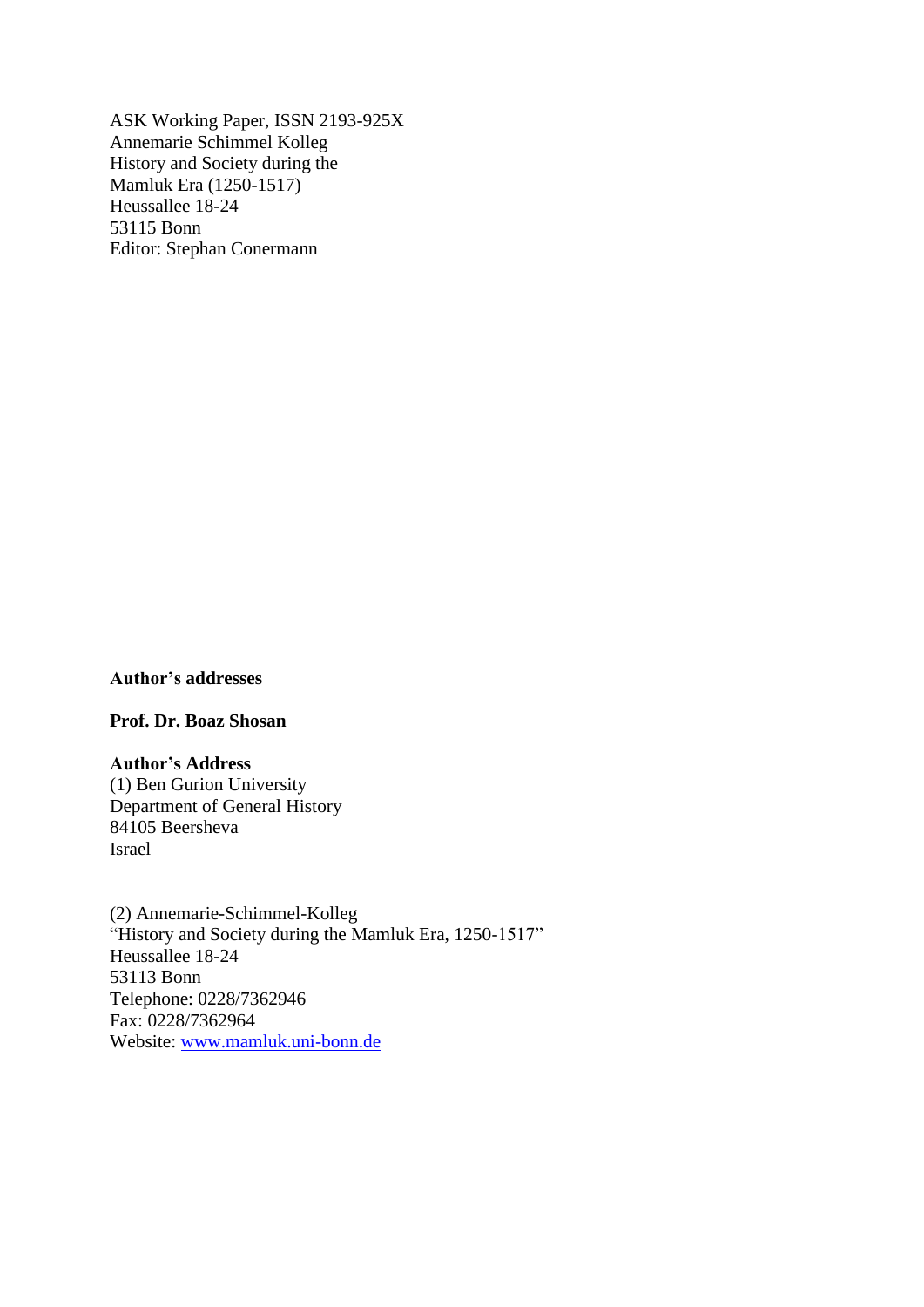#### **On the Marital Regime in Damascus, 1480-1500 CE**

by Boaz Shoshan (Ben Gurion University/Beersheva, Annemarie Schimmel Kolleg/Bonn)

#### About the author

Boaz Shoshan received his Ph.D. from Princeton University (1978). He is Professor at the Departments of General History and Middle Eastern Studies, Ben Gurion University of the Negev, Beersheva, Israel.

He is the author, among other, of:

- *Popular Culture in Medieval Cairo* (Cambridge, 1993)
- *Poetics of Islamic Historiography: Deconstructing Tabari's History (Leiden, 2004).*
- "Mini-Dramas by the Water: On Water Disputes in Fifteenth-Century Damascus," in *Histories of the Middle East*, *Studies in Middle Eastern Society, Economy and Law in Honor of A. L. Udovitch*, ed. Roxani Eleni Margariti, Adam Sabra and Petra M. Sijpersteijn (Leiden, 2011), pp. 233-44.

**Content** 

| Abstract                            |    |
|-------------------------------------|----|
| Introduction                        | 2  |
| Divorce                             | 2  |
| Marriage                            | 4  |
| <b>Female Slaves and Concubines</b> | 11 |
| <b>Bibliography</b>                 | 19 |
|                                     |    |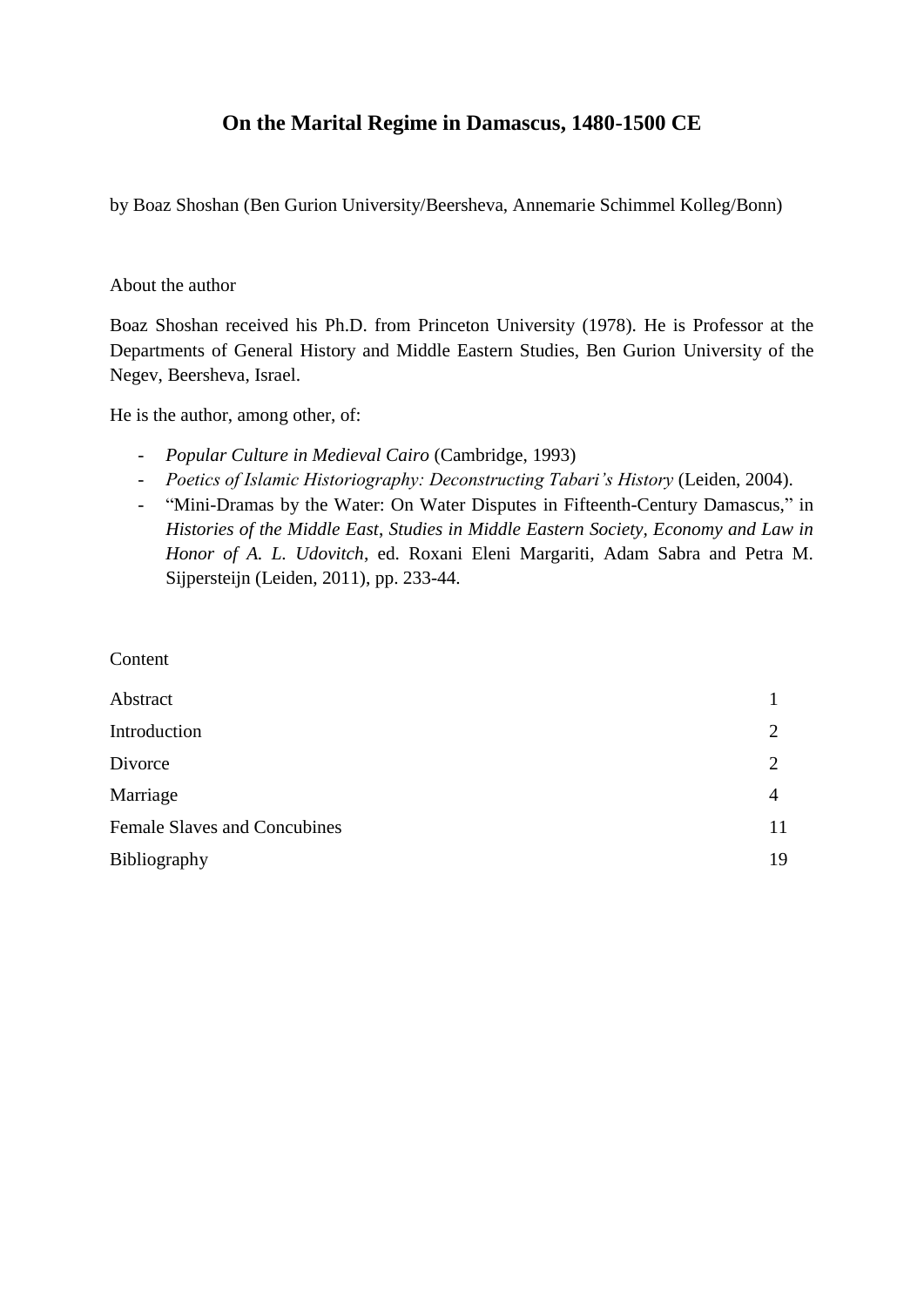#### **Abstract**

This paper is part of a larger project that will attempt to reconstruct the socio-economic dimensions of Damascus at the end of the Mamluk period, and which is primarily based on Ibn Tawq's diary. The paper summarizes the author's earlier study of divorce in Damascus life and focuses on marriages and bonds with female slaves and concubines. It argues that while, generally speaking, Damascus men were monogamous, quite a number owned slaves and concubines who mothered children. The paper illustrates these general conclusions by references to pertinent examples that Ibn Ṭawq provides.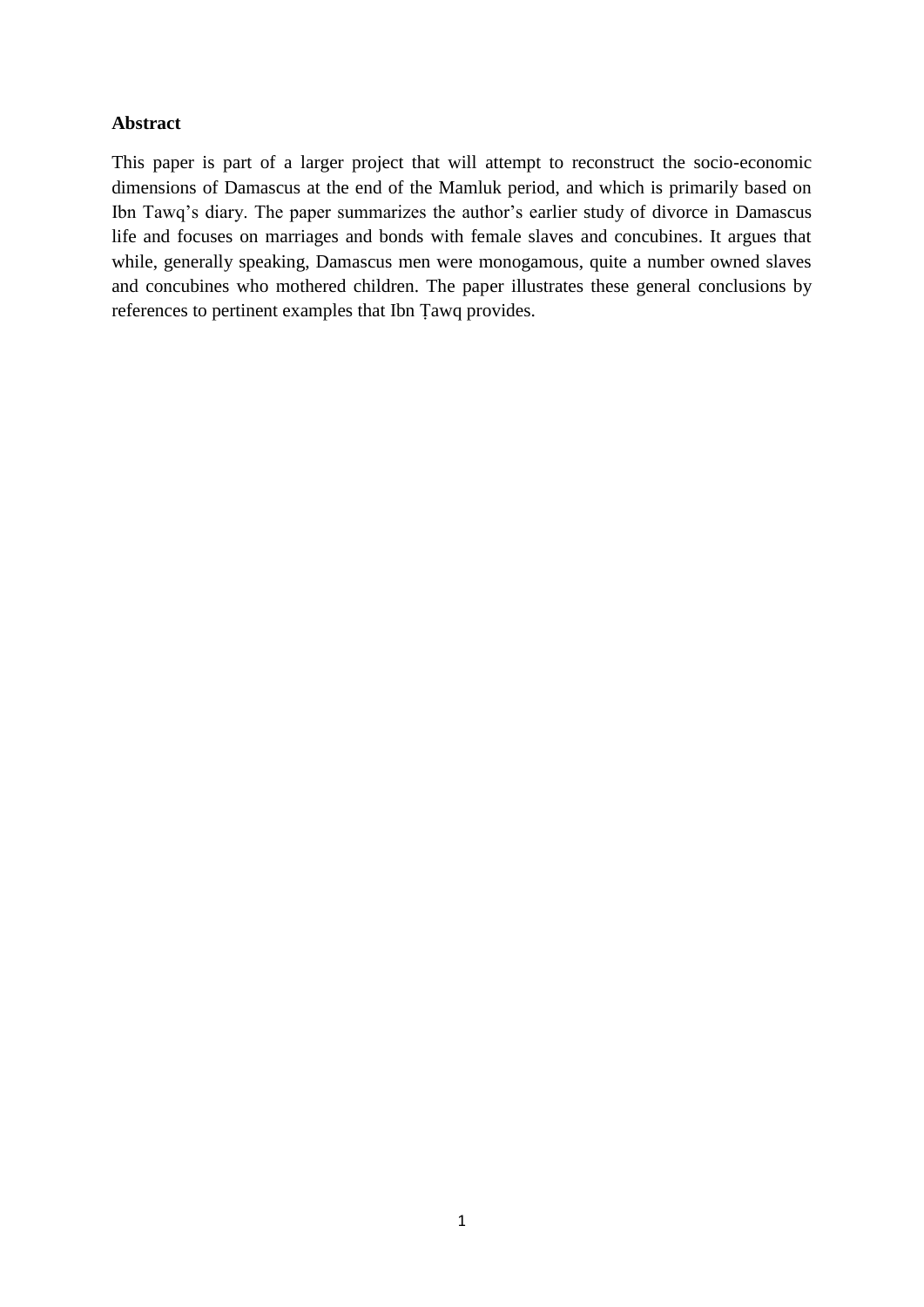#### **Introduction**

Šihāb ad-Dīn Aḥmad b. Muḥammad Ibn Ṭawq (834-915/1430-1509) was born in the village Jarud in the Ghuta, the countryside surrounding Damascus. As an adult he resided just outside the Damascus walls and in 903/1498 he moved to the Maʿlūla village. He was employed as a professional witness (*šāhid*) or what one might, broadly speaking, describe as a notary, certifying all sorts of documents. In addition, he was for some time a Quran reader and was given a variety of tasks by his acquaintances from the scholarly elite. A scribe of a lower rank, his pride was being related by marriage (his second) to the daughter of Sayh al-Islām Muḥammad b. ʿAbd Allāh Naǧm ad-Dīn (d. 876/1471) of the distinguished Ibn Qāḍī 'Ağlūn family.<sup>1</sup> He was especially on amiable terms with Taqī d-Dīn, another Šayḫ al-Islām and member of the family, to whom he refers routinely as *sīdī aš-Šayḫ*. Ibn Ṭawq wrote a diary to which he gave the title *at-Taʿlīq* and of which the only discovered parts cover the years  $885/1480-906/1500$ <sup>2</sup> As far as I am aware, though limited in its coverage of only twenty years, this is the best local history of any Islamic town we have at least till the eighteenth century CE. For reporting of certain issues Ibn Ṭawq was well placed and there are at least three or four areas as regards the history of late Mamluk Damascus on which he sheds light otherwise unavailable. Among the unique items in Ibn Ṭawq's diary are reports about more than 150 marriages, almost half of which are quite detailed, and 50 or so cases of divorce. This is, undoubtedly, the best set of data one can hope for on this subject for such a relatively short time-span anywhere prior to the Ottoman era. These reports, in addition to his unique information on female slaves and concubines, are the subject of this working paper and form part of a larger study of Damascus which will be primarily based on Ibn Ṭawq.

#### **Divorce**

I present an analysis of the divorce cases in a forthcoming article, $3$  hence here I shall only briefly refer to some of my findings in this regard. Of major significance is, by and large, the rarity of divorce (*ṭalāq)* cases. Also, there are a few cases in which the act of irrevocable repudiation by thrice repeating the *ṭalāq* statement was not completed and the husbands involved did not declare *ṭalāq* more than once. This is in line with Yossef 'argument, which is based on his study of as-Sah $\bar{a}$ wī's material for the  $15<sup>th</sup>$  century. However, what is significant about Ibn Tawq is that, unlike as-Sahāwī's biographical dictionary, which is Rapoport's main source, and which is focused on the elite and bourgeoisie, he reports also about ordinary men and women.

Ibn Ṭawq's data largely support Rapoport's conclusion about the prevalence of consensual separation (*hul*<sup> $\prime$ </sup>), in which wives gave up some, or all, of their financial rights in return. Unlike the case of *ṭalāq*, where the husband may not remarry his divorcee unless she marries another man, *ḫulʿ* allows for remarriage take place after a waiting period (*ʿidda*). It seems

 1 For a biography see as-Saḫāwī, *aḍ-Ḍawʾ*, vol. 4 pt.8, 96-7; Haskafī, *Mutʿat al-aḏhān*, I, 139 n. 3.

<sup>&</sup>lt;sup>2</sup> For reviews see Conermann and Seidensticker, "Some Remarks;" Guo, "Al-Taliq."

<sup>&</sup>lt;sup>3</sup> The article is due to appear in the proceedings of the Ghent Colloquium on Mamluk Studies that took place in 2012.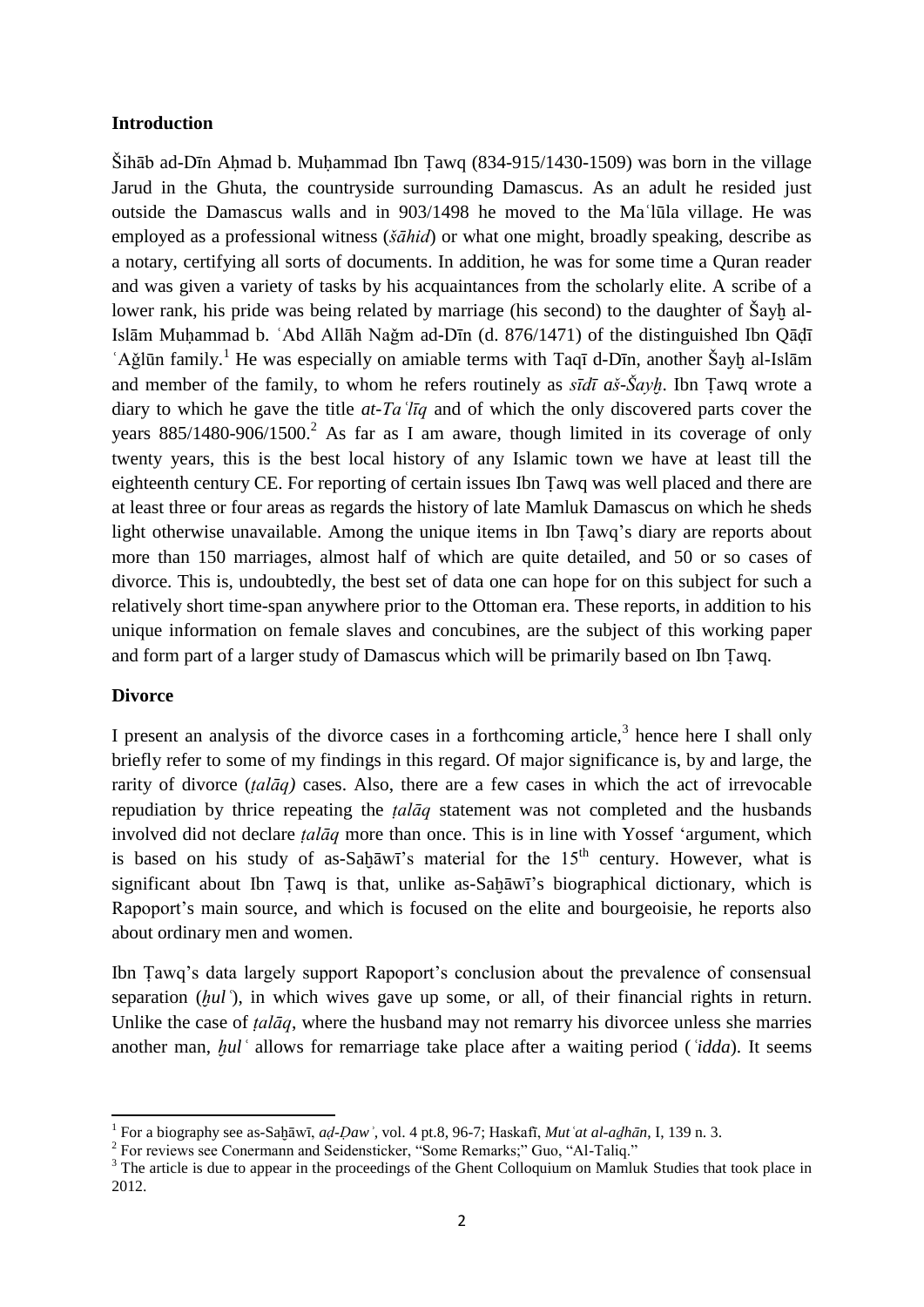that the increase in consensual divorce under the Mamluks anticipates a phenomenon that is documented in the early Ottoman Empire, Syria included.

However, as regards Rapoport's overall thesis as put in his book, the data in Ibn Ṭawq do not support it. As argued by Rapoport, compared to medieval Europe, the most distinctive feature of the marital regime in urban Islam is the ubiquity of divorce and that over long periods of time pre-modern Middle Eastern societies consistently had higher rates of divorce than they have today. Rapoport admits that "the evidence [for these conclusions] tends to be qualitative rather than quantitative," and that it pertains to Muslims in North Africa and al-Andalus, and to Copts and Jews in Cairo. Alternatively, it is based on as-Sahāwī's entries for nearly five hundred 15<sup>th</sup>-century Cairene married women, at least one third of whom, namely, somewhat over 150, married more than once, and many married three times or more.

What were the reasons for the high divorce rate? Muslim women, Rapoport argues, were not as dependent on their husbands as Islamic marital law would suggest. Although divorce was a uniquely patriarchal privilege, it reflected the high degree of economic independence enjoyed by women. This was made possible by the expansion of the textile industry in the  $13<sup>th</sup>$  century and the opportunities it offered to women. The changing economic situation increased the monetary value of marriage contracts and more cash was allocated to support women's needs. By the  $15<sup>th</sup>$  century, Rapoport suggests, bridal gifts (*sadaq*) and other means of support increased the similarity between a marriage relationship and a business partnership.

Now, Rapoport's conclusions may be questioned on several grounds, yet we do not need to go into these in the present context. However, certainly as regards Damascus, it is impossible to maintain that divorce was pervasive. As already noted, Ibn Ṭawq has 50 divorce cases for a period of about twenty years and as I shall shortly explain, these 50 cases were far from terminated marriage.

The second related issue is of women's economic independence resulting from their increased participation in the textile industry. Rapoport's hypothesis, which is crucial to the major argument about divorce rates, is nowhere supported by concrete evidence. Here it would be indicative to point out that even in industrial societies such development took place only toward the end of the nineteenth century.<sup>4</sup>

Thirdly, the hypothesis about high divorce rates serves Rapoport for questioning the strength of patriarchy in traditional Islamic society. He urges historians to rethink the nature of gender relations in that society and, in particular, the economic and legal dimensions that these relations involved. For pervasive divorce destabilized the patriarchal order and challenged the belief in marriage as a social haven. However, Ibn Ṭawq's information about Damascus calls into question Rapoport's attempt, tempting as it may be, of reading modernity into traditional Islamic society. Our notary relates more than a dozen cases (more than one fourth of his data) in which a *ḫulʿ* agreement was followed by remarriage. In most cases it was the desire of the divorcees to return (*raddat*) to their divorcing husbands, occasionally for only a slight

<sup>1</sup> <sup>4</sup> One can refer, for example, to studies by Kathleen Canning, "Gender and the Politics of Class Formation: Rethinking German Labor History," American Historical Review 97 (1992), 736-69.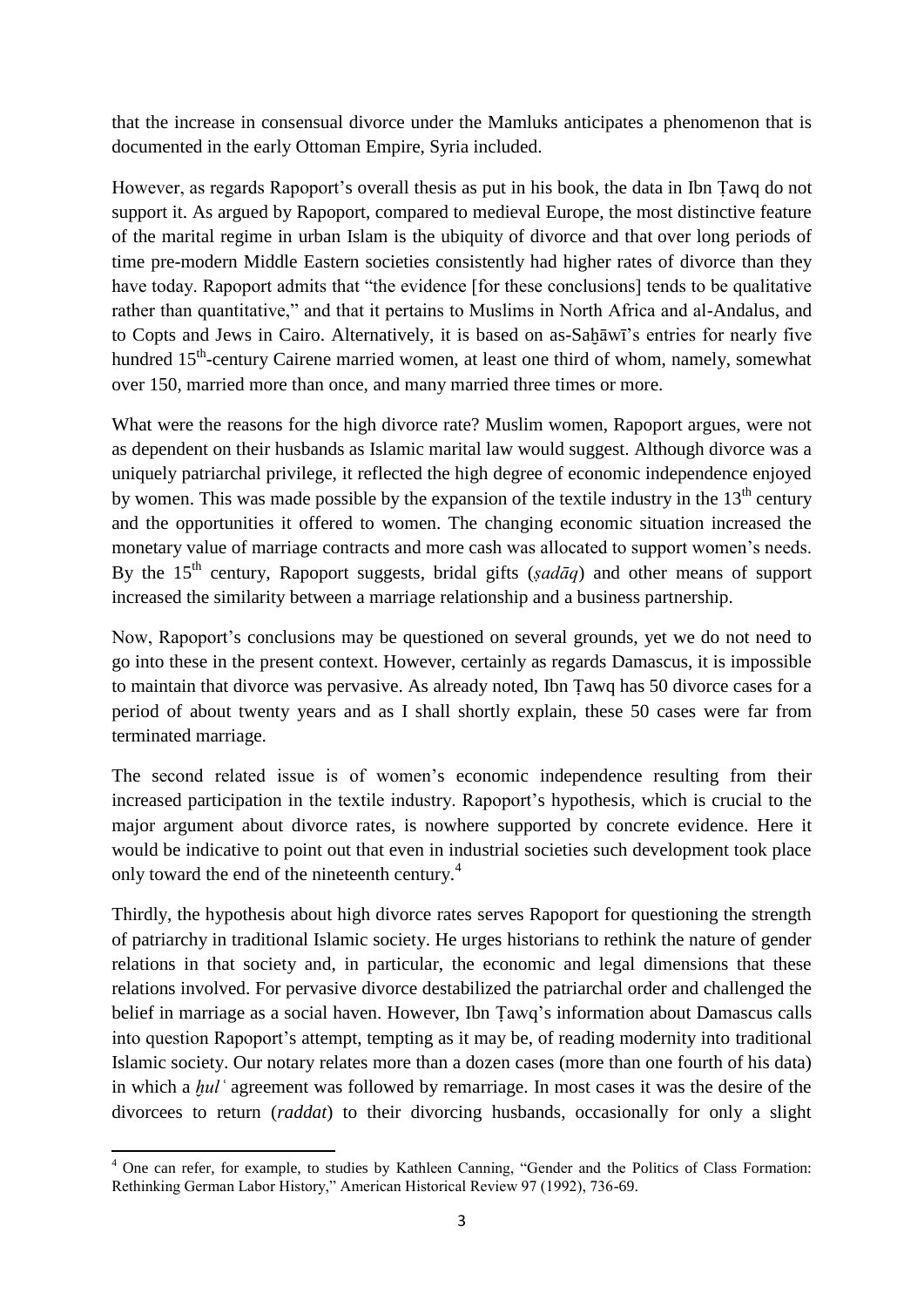increase in the immediate and deferred marriage gift. While our source tells us nothing about the reasons or the emotions that lay behind reunion, it is likely that economic hardship and the need to recover the right to a deferred *ṣadāq* may have forced a divorcee to return. I should add that Nelly Hanna found that in  $17<sup>th</sup>$  century Cairo at least 30 per cent of divorce cases resulted in remarriage.<sup>5</sup> Although too small to draw a meaningful picture for a city inhabited at the time of his writing by an estimated 25,000- 30,000 people, whichever way we speculate on Ibn Ṭawq's numbers, and even multiply them many times over, they can by no means support an argument about a rate of divorce that superseded modern rates. Divorce was a social phenomenon of certain measure but not in the proportion modernity has known. Thus, Ibn Ṭawq's information on divorce, of great merit in itself, can hardly suggest that there was any real challenge to the well-established structure of patriarchy. I would argue that, if anything, that structure, despite some changes in the divorce process, retained its stability under the Mamluks.

#### **Marriage**

While the basic customs associated with the contraction of marriage in Islam are largely known,<sup>6</sup> not so marriage as practiced in pre-modern Islamic societies. This is especially so as regards the population in general, about whose marriage life we know significantly less than about the social elite. Among the hundreds of notarial documents included in Ibn Ṭawq's *Taʿlīq*, there are reports about 150 marriage contracts (*ʿaqd*), for 65 of which we have relatively rich information. What does it tell us?

First, and this should not come as a surprise, in cases where partners to the marriage can be identified as regards their social status, equality can be demonstrated. To give a few examples, the prominent Šāfiʿite Šayḫ al-Islām, Taqī d-Dīn Ibn Qāḍī ʿAǧlūn, at the age of 62 married Ṣārah, the daughter of the *kārimī* merchant Šihāb ad-Dīn Ibn al-Muzalliq.<sup>7</sup> This marriage took place following a long-time strained relationship between the Šayh al-Islām Ibn Qāḍī ʿAǧlūn and his first wife, known as "the Egyptian," in the course of which they separated and shortly afterwards reunited. $8$  In fact, about sixteen months after his marriage to Sārah, the former marriage was terminated once again. As to the Sayh's second marriage, hardly two weeks elapsed after the contract when Ibn Qāḍī `Aǧlūn received a message defaming Ṣārah for immoral conduct (*ṭaʿn*), as well as blaming the Šayḫ for being involved in the death of her former husband. But these insinuations came to a nil.<sup>10</sup> In another case, the Šāfiʿite Qāḍī Bahāʾ ad-Dīn, of the famous al-Baʿūnī family (857 or 859 – 910/1453 or 1455 - 1504) married at about age 40 the daughter of *kabīr al-ḥarāfīš*, the leader of an enigmatic

**.** 

<sup>&</sup>lt;sup>5</sup> Hanna, "Marriage," 356.

<sup>&</sup>lt;sup>6</sup> See Heffening, "Urs." For a discussion with specific reference to the Mamluk period, see Frenkel, "Mamluk Ulama." On a special custom, the purpose of which was to demonstrate the bride's virginity prior to marriage, see Ibn Ṭawq, *at-Taʿlīq*, 638.

<sup>7</sup> Ibn Ṭawq, *at-Taʿlīq*, 1586, 1587, 1599. For Ṣārah, see 1345-6. She was a widow, for which see below. For "kārimī" see Labib, "Kārimī."

<sup>&</sup>lt;sup>8</sup> Ibn Țawq, *at-Taʿlīq*, 744, 833. Thus he spent a night with her sometime after his marriage to Ṣārah. See 1591.

<sup>&</sup>lt;sup>9</sup> Ibid., 1729. For their reconciliation at some earlier point, see 1629; for its failure, see 1631, 1636, 1655. This wife, known as Umm 'Abd ar-Rahīm, died in Rabī 'II 905. See 1762.

<sup>10</sup> Ibid., 1591.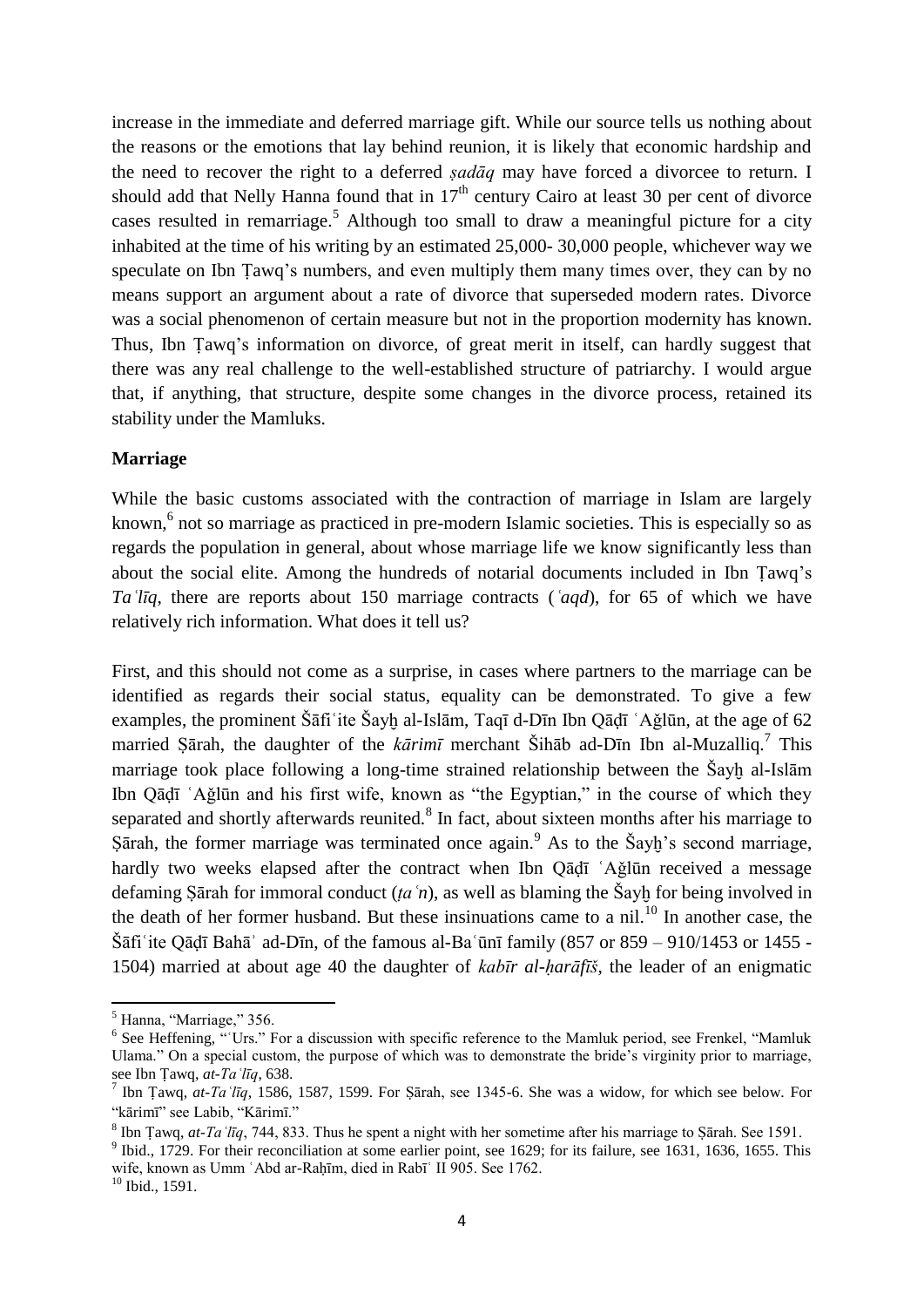social group in the city.<sup>11</sup> Muḥammad Raḍī d-Dīn b. al-Ġazzī (d. 935/1528-9), son of another Šayḫ al-Islām and a Šāfiʿite prolific scholar and a deputy Qāḍī, married at age 23 the daughter of the deceased Šayḫ al-Islām Zayn ad-Dīn Ḫaṭab b. ʿUmar b. Mihna al-Ġazawī, who was his guardian after Muḥammad's father died when he was barely two vears old.<sup>12</sup> Hasan b. al-Nahhās, apparently a wealthy man, married the daughter of Badr ad-Dīn Dafdaʿ, the son of the Qāḍī of Udruʿāt.<sup>13</sup>

Of the 150 marriages, about a dozen are listed to widows.<sup>14</sup> Here the status of the widow, having been married before to a Qāḍī, or being of a Qāḍī's family, could have helped to a new marriage. We also find about two dozen cases of marriage of first degree cousins or more distant relatives.<sup>15</sup> There are about a dozen marriages explicitly stated to have been to divorcees.<sup>16</sup> It is well known that when a man married a divorcee, it had to be ascertained that three periods of menstruations were complete, obviously to be sure that there was no pregnancy.<sup>17</sup> On occasion, the newly-wed divorcee was allowed to reside in her home. If she had young children from her previous marriage, a *nafaqa* paid by the new husband could be demanded.<sup>18</sup> Some men married manumitted slaves, a topic that will be taken up below. Perhaps one case to refer to here is, amazingly enough, the marriage of the Šayḫ al-Islām Ibn Qāḍī ʿAǧlūn, less than one year after marrying his second wife, to Zahra, this time rather an Ethiopian manumitted slave, whom he met in Beirut.<sup>19</sup>

The majority of marital relationships described by Ibn Ṭawq were monogamous. Such conclusion tallies with Rapoport's, which is based on a much smaller number of cases.<sup>20</sup> Incidentally, this also conforms to the results of research done for Ottoman Damascus of ca. 1700 CE, where polygamy was only about 10 per cent of the recorded marriages.<sup>21</sup> Still, let us follow the marital history of some polygamous Damascene men in addition to the aforementioned Ibn Qāḍī ʿAǧlūn.

<sup>&</sup>lt;sup>11</sup> Ibid., 1197. For "ḥarāfīš," see Brinner, "Ḥarfūsh."

<sup>12</sup> Ibn Ṭawq, *at-Taʿlīq*, 27; Ibn Ṭulūn, *Mufākahat al-ḫillān*, I, 21. For Raḍī d-Dīn, see ibid., e.g., I, 116, 117. He has a Haskafī, *Mutʿat al-aḏhān*, II, 771-2.

<sup>13</sup> Ibn Ṭawq, *at-Taʿlīq*, 154. For Ḥasan see Ibn Ṭulūn, *Mufākahat al-ḫillān*, I, 169. For Badr ad-Dīn, see ibid., 21; Haskafī, *Mutʿat al-aḏhān*, II, 748 n. There are many further examples that Ibn Ṭawq provides. The son of ʿAlāʾ ad-Dīn al-Buṣrawī, the Šāfiʿite deputy qāḍī, married a sister of the merchant Ibn al-Maʿārikī. See Ibn Ṭawq, *at-Taʿlīq*, 109-10. For al-Buṣrawī, see 53, 72. The Scholar Badr ad-Dīn b. al-Yāsūfī married the divorcee of the merchant Ibn Takrītī. See Ibn Ṭawq, *at-Taʿlīq*, 114. For al-Yāsūfī, see Buṣrawī, 237. The Son of Muḥibb ad-Dīn Muḥammad, probably *kātib as-sirr*, married Aṣīl, granddaughter of the Uḏru'at qāḍī. See Ibn Ṭawq, *at-Ta*<sup>*lIq*</sup>, 287. For Muhibb ad-Dīn see Busrawī, 173. And so on and so forth. One could painstakingly map out the marriage connections that Ibn Ṭawq provides.

<sup>14</sup> Ibn Ṭawq, *at-Taʿlīq*, 186, 503, 767, 1230, 1273, 1301, 1350, 1361 (or divorcee) ,1545, 1591, 1678 (or divorcee),1842. See also Ibn Ṭulūn, *Mufākahat al-ḫillān*, I, 3, 12, 16, 21, 25, 29.

<sup>15</sup> Ibn Ṭawq, *at-Taʿlīq*, 430, 536, 545, 612 (two cases), 666, 704, 730, 734, 851, 925, 929, 1057, 1376, 1436-7, 1488, 1511, 1532, 1580, 1605, 1713, 1793 (two cases), 1812, 1858, 1864, 1883.

<sup>16</sup> Ibid., 114, 626, 1114, 1192, 1436, 1452, 1653, 1662, 1672, 1678 (or widow), 1728.

<sup>&</sup>lt;sup>17</sup> Ibid., 1452.

<sup>18</sup> See examples in Ibn Ṭawq, *at-Taʿlīq*, 1267, 1281, and further below.

<sup>&</sup>lt;sup>19</sup> Ibid., 1272, 1752 (two cases).

 $20$  For a somewhat impressionistic view, see Rapoport, "Women and Gender," 30-31.

 $21$  Establet and Pascuel, Familles, 55-57.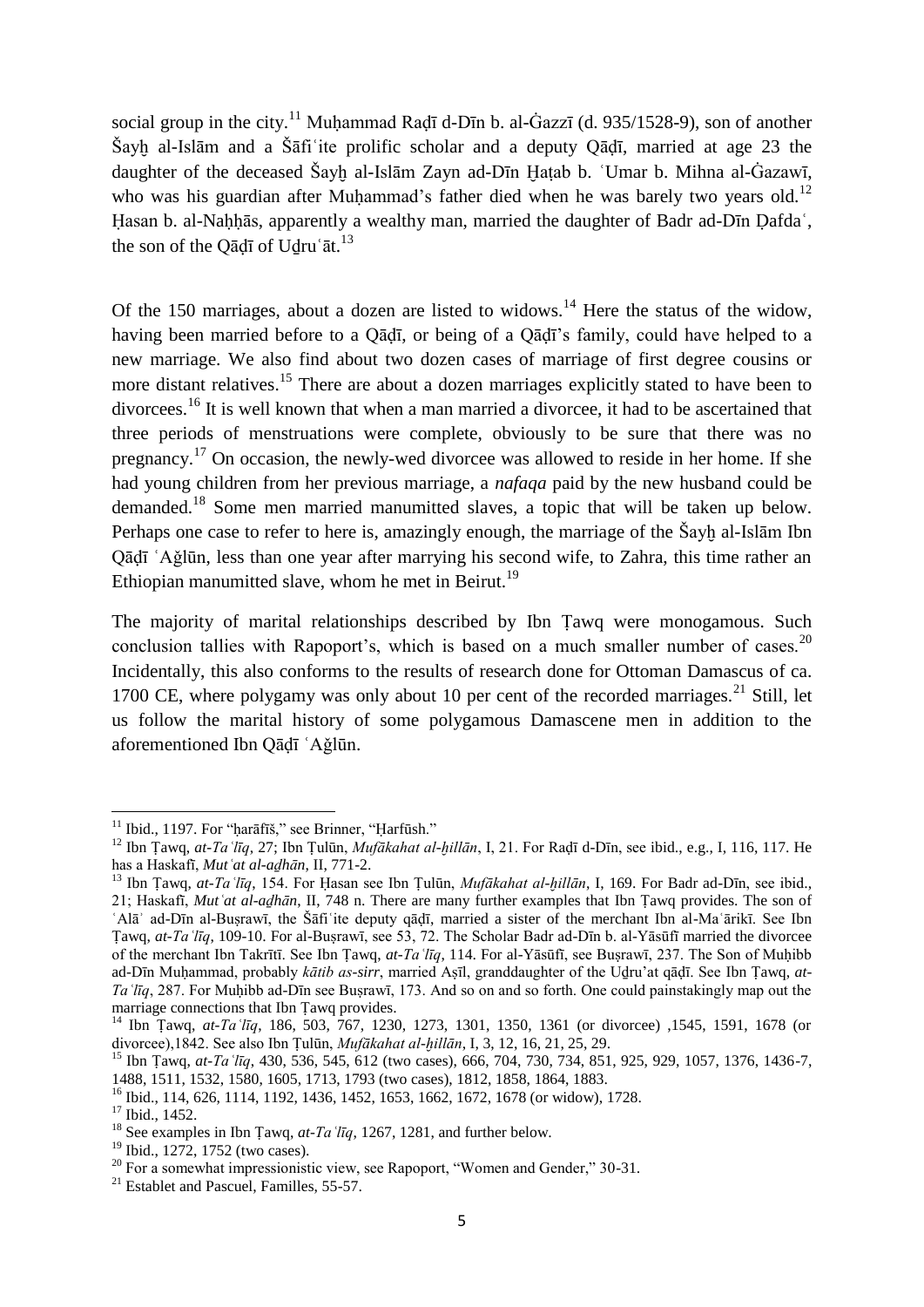One Ibn al-Banyāsī, husband of Qāḍī Burhān ad-Dīn b. al-Muʿtamid's sister, later married the Qāḍī's widow.<sup>22</sup> The prominent Šāfiʿite Kamāl ad-Dīn Ibn Ḥamza (*sīdī s-sayyid*, as Ibn Ṭawq refers to him throughout) had two wives who gave birth to daughters on the very same day.<sup>23</sup> Another case is of ʿAbd al-Qāḍīr, the son of Ismāʿīl and Ilf, the daughter of Ibn al-Ḥimṣī (who features in my article on divorce), who occupied at some point the post of *Šayḫ aṣ-ṣaġā* (Head of the Goldsmiths), for which he received a robe of honor (*ḫilʿa*) from the *nāʾib alqalʿa*. In 898/1492-3 he married Zayn al-ʿĀbidīn, the daughter of his namesake ʿAbd al-Qādīr, who was allowed to reside in her home.<sup>24</sup> This provision, plus a note about a mature son she had only a couple of years after the marriage, indicate that this was not her first marriage. Three years later ʿAbd al-Qāḍīr divorced her by *ṭalāq*. <sup>25</sup> However, she complained to the Mālikī Qāḍī and demanded remarriage and the Qāḍī put pressure on ʿAbd al-Qāḍīr, which proved effective. The financial terms were now clearly to Zayn al-'Ābidīn's disadvantage: she was promised only 1 Ašrafī as compared to 19 plus an annual *kiswa* of 300 dirhams in her first marriage, and she forfeited another 500 dirhams.<sup>26</sup> Then, once again, they divorced, as we are informed that toward the end of 904/1499 ʿAbd al-Qāḍīr remarried her for the second time.<sup>27</sup> Yet now he had a second wife, the young daughter of one aš-Šarābī and granddaughter of the Qāḍī Raḍī d-Dīn al-Ġazzī (see on him above), although at some point at a court hearing there was some uncertainty about the propriety of this marriage.<sup>28</sup> In any case, we further learn that ʿAbd al-Qāḍīr had another wife named Bint Karuru (?) whom he married either as a third wife or following one of his divorce acts from Zayn al-ʿĀbidīn. At some point he also divorced Bint Karuru while she was pregnant.<sup>29</sup>

Muḥammad b. Muḥammad, known as Abū l-Yumn, the son of Muḥibb ad-Dīn Ibn Qāḍī ʿAǧlūn and nephew of Taqī d-Dīn Ibn Qāḍī ʿAǧlūn, and also a scholar in his own right, deserves a detailed account.<sup>30</sup> We first meet him marrying Suryay, his uncle's (that is, Taqī ad-Dīn's) white slave and the mother of his daughter, a few weeks after her manumission. Abū l-Yumn's marriage gift to her was the nice sum of 25 Ašrafī. Less than two years after this marriage we learn of the death of Umm Sitiyatiya, Abū l-Yumn's other wife.<sup>31</sup> The widower did not wait too long, however, and two months later married Hadīğa Sitt al-'Ulamā', the daughter of the wealthy Zayn ad-Dīn 'Abd al-Laṭīf al-Lu'lu'ī.<sup>32</sup> Also she died less than three years later, following birth complication that resulted in the death of the prematurely born son as well.<sup>33</sup> Ten days later, the property of the deceased wife *(tarika)* was sold at their home in the presence of Abū l-Yumn, her mother and most of the merchants of

 $33$  Ibn Tawq, *at-Ta*  $l\bar{q}$ , 816.

<sup>-</sup> $^{22}$  Ibn Țawq, *at-Ta* '*līq*, 1546.

<sup>23</sup> Ibid., 423.

<sup>24</sup> Ibid., 1156.

<sup>25</sup> Ibid., 1403.

<sup>26</sup> Ibid., 1504. It is not clear how it was possible in this case, as *ṭalāq* was in effect.

<sup>27</sup> Ibid., 1725.

<sup>28</sup> Ibid., 1317.

<sup>29</sup> Ibn Ṭawq, *at-Taʿlīq*, 1673.

<sup>&</sup>lt;sup>30</sup> He died in 935 H. See Ğazzī, *al-Kawākib*, II, 8; the age of his death given there as less than 40 is clearly erroneous.

<sup>31</sup> Ibn Ṭawq, *at-Taʿlīq*, 638.

<sup>&</sup>lt;sup>32</sup> Ibid., 659. He died in Safar 891/February 1486 and was Šayḫ Sūq al-Kutub (Book Market), a wealthy man. See Haskafī, *Mutʿat al-aḏhān*, I, 463-4.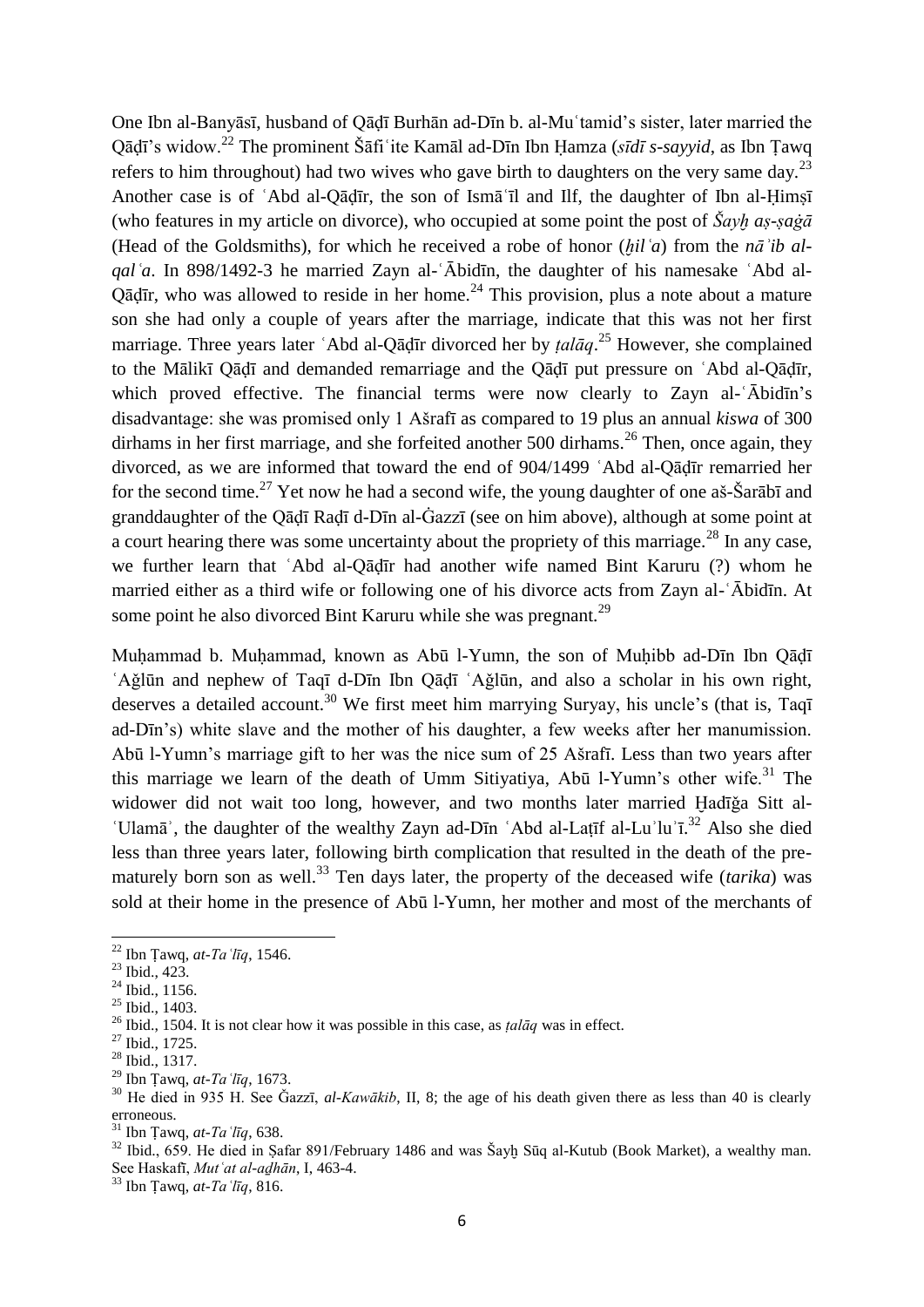the Barrānī and Ğawwānī  $(?)$  markets.<sup>34</sup> Some items were bought by two men whose names are specified; Ibn Ţawq served as one of the witnesses.<sup>35</sup> About three years later Abū l-Yumn married the granddaughter of the former *nāʾib al-qalʿa*, who was the daughter of Šihāb ad-D<sub>In</sub> of the prestigious al-Ihna<sup> $\tau$ </sup> family of judges.<sup>36</sup> Three years later also she died in the severe plague of 897/1492, leaving behind two daughters.<sup>37</sup> At that time Abū l-Yumn owned a female slave who also died.<sup>38</sup> Not even four months elapsed before he married again, this time Şārah, the daughter of Šaraf ad-Dīn Maḥmud aš-Šaybānī (unidentified).<sup>39</sup> About five years later Abū l-Yumn had one more marriage, this time to his cousin Amīna, also known as Sitt al-ʿUlamāʾ, the daughter of his distinguished uncle Ibn Qāḍī ʿAǧlūn. She was married barely one year earlier to another cousin,  $40$  but apparently that marriage was terminated shortly afterwards. Also her second marriage, to Abū l-Yumn, did not last more than a couple of years, but produced a son.<sup>41</sup> It appears that tension within the wide family was the reason for the divorce and it resulted in all sorts of insults. Abū l-Yumn divorced Amīna and, given the special circumstances, was not charged with any compensation (*ṭalāqan maǧānan bi-ġayr ʿiwad*).<sup>42</sup> All in all, Abū l-Yumn appears as extremely active in marital affairs: we know of six wives he had and at least part of the time he was polygamous.

One of Abū l-Yumn's marriage contracts is the most detailed of its kind and is worthy of being quoted in full:

On the blessed Saturday, the 14 Ṣafar 894 [18 January 1489] a marriage contract (*ʿaqd*) is being signed between Abū l-Yumn and the virgin, of sexual puberty, who had not been engaged before, who is free of any legal constrains (*ḫāliya ʿan al-mawāniʿ aš-šarʿiyya*), and who has no relative to represent her (*ḫāliya ʿan wālī wa-ʿaṣaba*), the daughter of Fāṭima and of [the deceased] Bardabek as-Sayfī Sudūn al-Muḥammadī, the *nāʾib al-qalʿa*. Witnesses for the bride are Taqī d-Dīn Abū Bakr b. al-Ḫayāṭa and her great uncle Badr ad-Dīn [Ibn al-Ḫayāṭa] and his son. Witnesses for the groom are Šihāb ad-Dīn the Šāfiʿite…[other names are effaced]. The agreement takes place in the presence of the bride's mother at her residence at the "little market" (*suwayqa*) Sarrūǧa, near the site known as aš-Šaraf al-Aʿlā aš-Šāmī. Representative (*mutawallī*) for the bride is the chief Šāfi te Qāḍī Muhyī d-Dīn al-Iḥnā<sup>'</sup>ī. Representation **(***tawkīl*) for the groom is by his uncle Taqī d-Dīn Ibn Qāḍī ʿAǧlūn. The marriage gift (*ṣadāq*) is 60 Ašrafī, paid upon request (*ḥāl*), of which 40 are paid in advance (*muqaddam*). Badr ad-Dīn, the witness for the bride, and the bride herself, as well as the groom's mother, all testify that the bride received that sum from Badr ad-Dīn. In addition,

<sup>&</sup>lt;sup>34</sup> Possibly the "inner" and "outer" markets? For a possible identification of the Barrānī with the Bīmāristān Market, see al-Buṣrawī, *Tārīḫ*, 90.

<sup>35</sup> Ibn Ṭawq, *at-Taʿlīq*, 819-20.

<sup>&</sup>lt;sup>36</sup> Ibid., 821, 831, and see further below.

<sup>37</sup> Ibid., 1122.

<sup>38</sup> Ibid., 1119.

<sup>39</sup> Ibid., 1142-3.

<sup>40</sup> Ibid., 1436.

<sup>41</sup> Ibid., 1757.

<sup>42</sup> Ibid., 1532, 1909.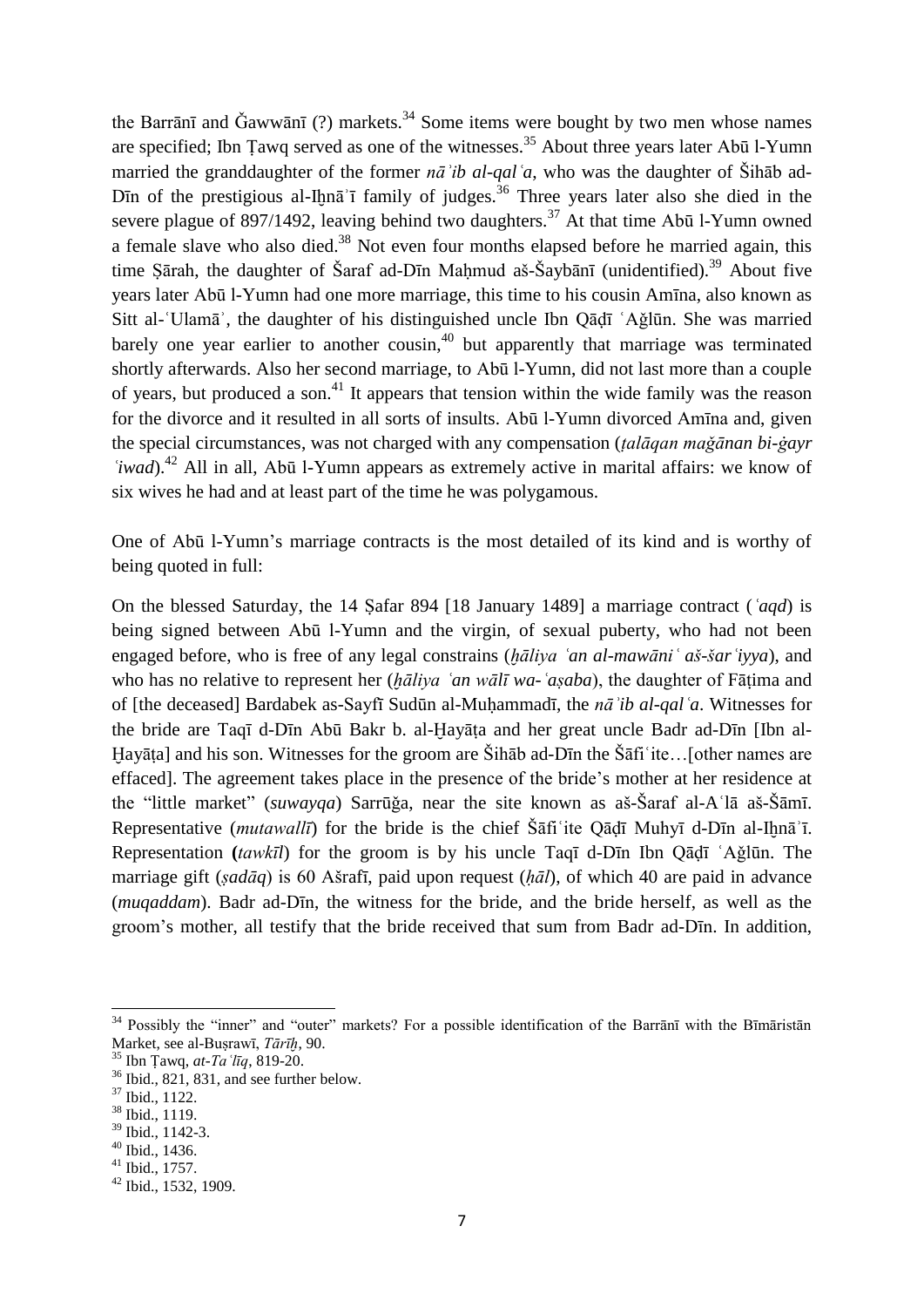500 dirhams of the Damascus currency were vouched annually for the bride's various expenses ( $kiswa$ ), to which the bride was entitled by law. She agrees to that.<sup>43</sup>

Anxiety concerning the possibility of a husband taking other wives or concubines would occasionally surface at the stage of concluding the marriage or at some other point. In some cases husbands were made to promise not to remarry a divorcee,<sup>44</sup> not to allow a concubine to reside in the neighborhood of a new bride<sup>45</sup> or not to leave the wife for more than a year without a legally accepted reason.<sup>46</sup> Failure to stand by it could provide sufficient ground for divorce.<sup>47</sup> Šihāb ad-Dīn ar-Raqawi, at one point a waqf supervisor *(mutakallim*),<sup>48</sup> had a dispute (*waqʿat badʾ* [sic! spelling error apparently on Ibn Ṭawq's part] *umur*) with his wife ʿĀʾiša bt. al-Ḥawrānī, who even left their home for two nights. He vowed (*ḥalafa bi-ṭ-ṭalāq*) in the presence of Ibn Ṭawq that he did not take a concubine (*yatasarra ʿalayhā bi-ǧāriya*), "neither white nor black", during his recent journey to Cairo, furthermore, that he had never taken any other in the past, nor had sexual relations with any concubine except for that one residing at his home. Only then did Bint al-Hawrānī return home.<sup>49</sup> About two years later, towards the end of 889/1484, Ibn Ṭawq, in his capacity as a witness, was called by Šihāb ad-Dīn to certify that he owed only 130 Ašrafī as a deferred *ṣadāq*. The husband vowed that any wife he would take in addition would provide a ground for *ṭalāq*, and his wife could free herself of the marriage after one pronouncement (*ṭalqa*), only forfeiting as little as 1 Ašrafī. 50

Then there were women's rights that occasionally had to be declared. Šams ad-Dīn b. ad-Dāramīnī (unidentified) announced that his wife, a concubine whom Šihāb ad-Dīn al-Mustawfī (unidentified as well) had manumitted, was entitled to his share in a house that belonged to her former husband, and which he received through her daughter. At the same time, however, he made sure that both she and her daughter had no claims against him.<sup>51</sup> ʿAlāʾ ad-Dīn al-Ḥalabī (unidentified), who remarried Sitiyata (perhaps not to be confused with Abū l-Yumn's aforementioned wife) agreed that in case he beat her, or forced her to move out of Eastern 'Anaba,<sup>52</sup> she would be entitled, upon forfeiting her deferred *sadāq*, to walk out of the marriage after only one *ṭalqa*. 53

As regards financial terms, it is noteworthy that although the dowry (trousseau) was a major factor determining the degree of economic independence of a wife,<sup>54</sup> and an upper-class groom in late  $13<sup>th</sup>$ -century Damascus expected his bride to bring a dowry worth about 2,500

<sup>43</sup> Ibn Ṭawq, *at-Taʿlīq*, 821.

<sup>44</sup> Ibid., 121, 1051, 1187-8, 1276-7, 1281, 1488, 1539.

<sup>45</sup> Ibid., 121.

<sup>46</sup> Ibid., 1653.

<sup>47</sup> For an interesting case see Powers, "Four Cases."

<sup>48</sup> Ibn Ṭulūn, *Mufākahat al-ḫillān*, I, 8.

<sup>49</sup> Ibn Ṭawq, *at-Taʿlīq*, 198. Rapoport, "Women and Gender," 31, n. 148, erroneously cites this example in the context of polygamy.

<sup>50</sup> Ibn Ṭawq, *at-Taʿlīq*, 402.

<sup>51</sup> Ibid., 1023.

<sup>52</sup> Possibly situated below the Samaritans' Quarter. See Ibn Ṭulūn, *Mufākahat al-ḫillān*, II, 122.

<sup>53</sup> Ibn Ṭawq, *at-Taʿlīq*, 911-12. For only one *ṭalāq,* see also 1726.

<sup>54</sup> Rapoport, *Marriage*, 84-5. For trousseaus in the Mamluk period, see al-Wakīl, *aš-Šiwār*. Note that immediately afterwards, on the basis of four examples, Rapoport advances his argument that it was the wife who commonly initiated the divorce proceedings.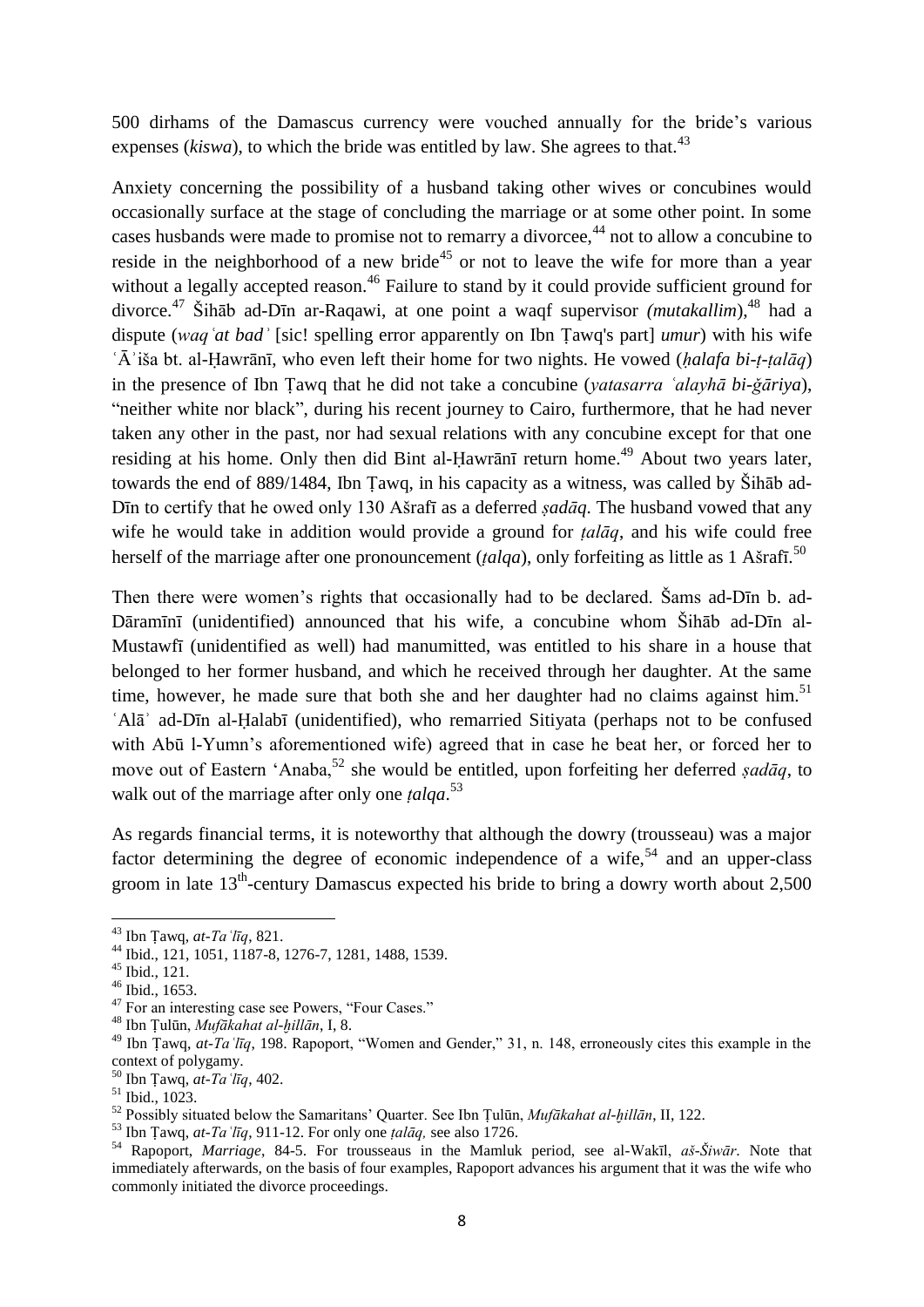dinars,<sup>55</sup> only two dowries are mentioned by Ibn Tawq, one of which even lacks details.<sup>56</sup> One wonders why. As for the marriage gift promised by the groom, about 50 different quotations, ranging between 12 and 300 Ašrafī, with the majority being less than 100, are given by Ibn Ṭawq. Obviously, the lowest sums were quoted for marriages to manumitted concubines or to widows. In two exceptional cases, one of which is a marriage to a concubine, the quotations are not in Ašrafī terms but in silver currency.<sup>57</sup> As one may expect, the highest sums were vouched by grooms coming from families of either merchants or Qāḍīs. Part of the *ṣadāq*, varying from case to case, was designated as a due debt, "payable upon demand."<sup>58</sup> For his marriage with Sarah, the daughter of Ibn Muzalliq the merchant (for whom see above), Taqī d-Dīn Ibn Qāḍī ʿAǧlūn paid 200 Ašrafī, 150 of which immediately (she was entitled to **count** the coins).<sup>59</sup> Ibn Ṭawq's son, upon his first marriage, vouched for 69, of which he paid 50. It so happened that his wife  $\hat{A}$  is a died exactly two years later in the plague. About sixteen months following her death he married again and this time promised 60 Ašrafī, "paid upon demand," of which he paid 40 at the time of concluding the contract. It appears that at the time of the marriage, Ḫadīǧa, his second wife, was a few months still away from reaching her puberty.<sup>60</sup> Incidentally, Ibn Tawq complains that at one point she had harsh words to say about her husband and in-laws and he criticized her behavior. She locked herself in her private space, refusing even to eat, then spent the night at the neighbors till her uncle had to come and work for a reconciliation.<sup>61</sup> To linger some more on the marital life of the young couple and on the relationship of Ibn Ṭawq's son with his parents, interesting is what our notary relates about his borrowing (!) from his wife one Ašrafī, giving it to his son. The reason for that was the son's "oath of divorce," pronounced in front of his mother, in case he did not return within three months a sum of money he owed her. Apparently, Ibn Ṭawq was worried that the lad would not be able to make it, and therefore took the loan. However, the Šayḫ al-Islām, Taqī ad-Dīn Ibn Qāḍī ʿAǧlūn, relieved Ibn Ṭawq of his anxiety anyway, stating that the short period of three month was not actually binding in this case.<sup>62</sup>

Ibn Ṭawq's figures generally confirm Rapoport's conclusion, based on a much smaller data base, that top government officials and other members of the elite promised *ṣadāq* in sums that rarely were more than several hundred dinars,<sup>63</sup> while middle-class grooms paid less.<sup>64</sup> However, the Damascus data differ from the average sums of marriage gifts that are quoted in the so-called Haram documents, which range between 5 and 20 only.<sup>65</sup> This, if not accidental,

<sup>55</sup> Rapoport, *Marriage*, 112. See the exceptional to no less than fantastic case he cites from Ṭarsūsī.

<sup>56</sup> Ibn Ṭawq, *at-Taʿlīq*, 439-40, 1474.

<sup>57</sup> Ibid., 92, 1452. For a hypothesis that, in general, *ṣadāq* sums designated in dinars in practice were paid in silver, see Rapoport, *Marriage*, 54-5 and nn. See a specific case in ibid., 1452.

<sup>58</sup> See also Rapoport, *Marriage*, 53 and reference to legal manuals; 56 and n. 33. For Ṭarsūsī's discussion of it in the first half of the  $14<sup>th</sup>$  century, see p. 57.

<sup>59</sup> Ibid., 1589.

<sup>60</sup> Ibn Ṭawq, *at-Taʿlīq*, 1415, 1604, 1736, 1855, 1856 (two cases), 1858.

<sup>61</sup> Ibid., 1907-8.

<sup>62</sup> Ibid., 1915.

 $<sup>63</sup>$  Rapoport, Marriage, 14, and eight cases for the latter in n. 15.</sup>

 $64$  In a Geniza marriage contract from the latter half of the 13<sup>th</sup> century, the groom's marriage gift is 50 dinars, and in a contract dated 1301 it is 30 dinars. See p. ibid, 17. For Rapoport's argument about the tendency to inflate the sum for the sake of maintaining social prestige, see p. 54 and nn. 14-15.

<sup>65</sup> Rapoport, *Marriage*, 20.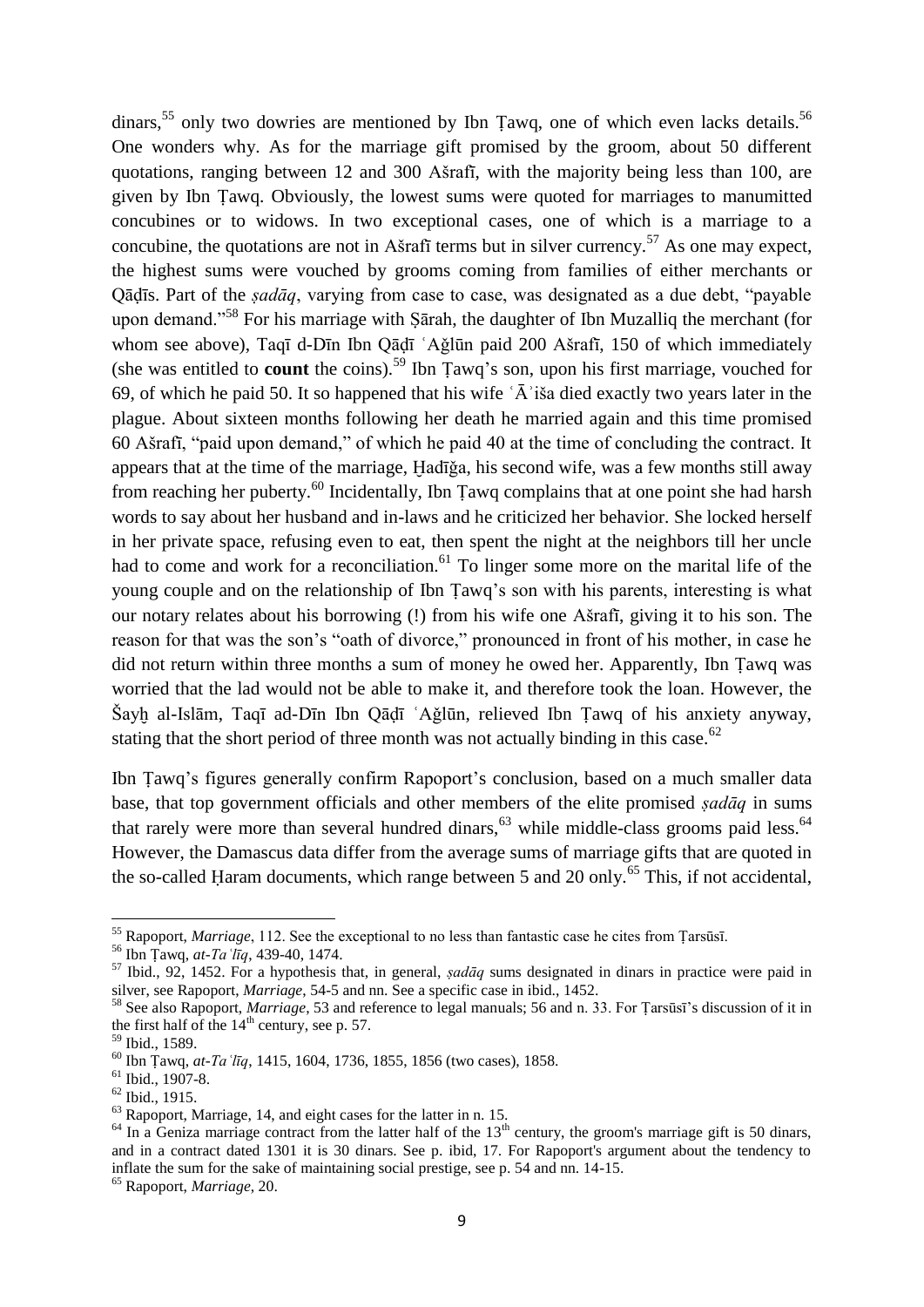could very well indicate, by and large, a better economic situation in late  $15<sup>th</sup>$ -century Damascus than in 14<sup>th</sup>-century Jerusalem.

Now, Ibn Ṭawq tells us that the implementation of the financial terms specified in marriage contracts could on occasion be subject to dispute between couples. Thus, Ḥalīma bt. at-Turkumānī had financial claims against her husband al-Bustānī. Another woman, a widow from al-Mizza, claimed that her second husband failed to pay the sums due her orphaned son.<sup>66</sup> Muhyī d-Dīn Yahya, the son of Šihāb ad-Dīn al-`Anbarī, the educator of the sons of Taqī d-Dīn Ibn Qāḍī ʿAǧlūn, and his wife, the daughter of the deputy Šāfiʿite Qāḍī Šihāb ad-Dīn Ahmad al-Himsī, disputed about his payment of the *kiswa* for their first year of marriage.<sup>67</sup> In such cases, a representative ( $s\bar{a}$ ) would speak for the wife and an agreement between the two would result in a *barāʾa šarʿyiya*. <sup>68</sup> Exceptionally detailed is the case of the two representatives, ʿImād ad-Dīn, the *ḫaṭīb* of the Saqīfa Mosque, and ʿAbd al-Bāsiṭ al-Bazrawī. As a result of negotiation and a compromise *(muṣālaḥa*) they reached, ʿImād ad-Dīn agreed to pay to his daughter-in law, who was ʿAbd al-Bāsiṭ's sister, a sum of 800 (dirhams) as *ṣadāq*. According to the agreement, she was expected to receive 600, while the rest was deferred to four months later, in between paying a monthly payment of 30 (which would practically mean a deferment of seven months!) plus paying for *kiswa*. ʿAbd al-Bāsiṭ objected to that and demanded 45 per month, forfeiting the *kiswa* in return, which would fall on the wife's own family.<sup>69</sup>

Finally, I should like to point out that the "payable upon demand" clause, which appears in virtually all contracts as regards *ṣadāq*, is open to more than one interpretation as regards its socio-economic implication. It should come as little surprise that the notable scholar Ibn Qayyim al-Ǧawziyya, who was dissatisfied with it, was surely pleased when claiming that the clause was not put into practice except when there was discord.<sup>70</sup> He had a clear interest in preserving the notion of harmony at all costs, especially as these usually fell on women's shoulders. Perhaps to Ibn Qayyim's chagrin, some wives did bring their husbands to court and even caused their imprisonment.<sup>71</sup> At the other extreme, Rapoport, in the framework of his thesis about the weakening patriarchy, thinks that the clause undermined the notion of marriage as a harmonious and non-monetized relationship. My position is somewhere in between. One could persuasively make a case for the "payable upon demand" not as a symbol of disharmonious marriage but as an indication to an improvement in women's initial situation in marriages. It enabled the bride and her family to back down on the *ʿaqd* because of disagreement on the deferred *sad* $\bar{a}q^{72}$  or, alternatively, gain better conditions.<sup>73</sup>

<sup>66</sup> Ibn Ṭawq, *at-Taʿlīq*, 531, 1272-3. For Sitt Saʿādat, see 801-02.

<sup>67</sup> Ibid., 213, 338. For al-ʿAnbarī, see 25. For al-Ḥimṣī, see Ibn Ṭulūn, *Mufākahat al-ḫillān*, e.g., I, 49.

<sup>68</sup> Ibn Ṭawq, *at-Taʿlīq*, 801-2.

<sup>69</sup> Ibn Ṭawq, *at-Taʿlīq*, 1239.

<sup>70</sup> Rapoport, *Marriage*, 57.

<sup>71</sup> Ibid, 57-8.

<sup>72</sup> See, for example, Ibn Ṭawq, *at-Taʿlīq*,1303.

<sup>73</sup> Rapoport, *Marriage*, 58 for examples.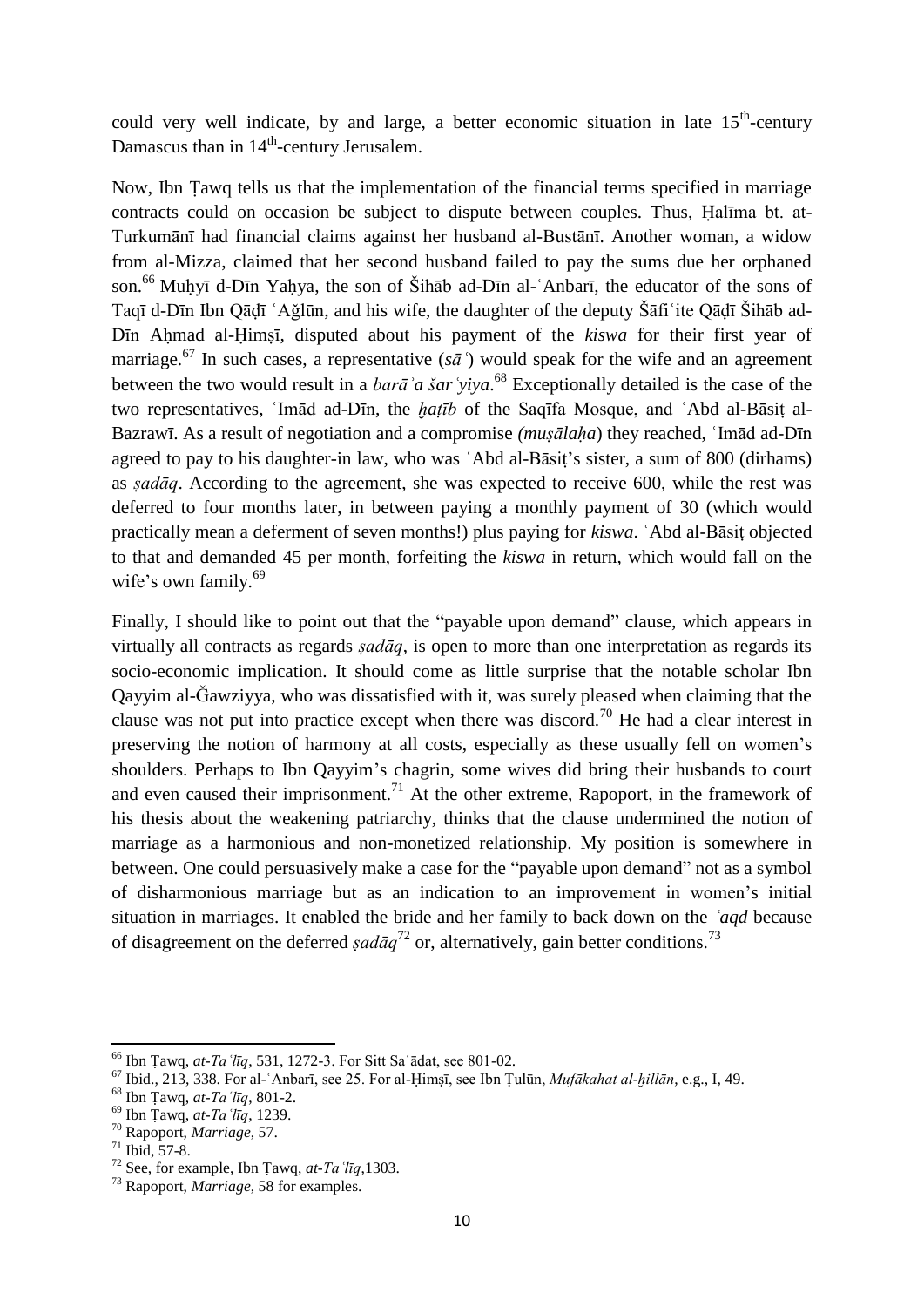#### **Female Slaves and Concubines**

In a fine overview written some eight years ago about the sources and research available for the study of women and gender in Mamluk society, Rapoport brought half a dozen or so examples of 15<sup>th</sup>-century men, with one exception all Egyptian, some of whom of modest background, who kept concubines as a substitute for a wife, most likely an indication of their poor economic situation.<sup>74</sup> To these I would add an interesting case of Ḫalīl b. Šāhīn, the father of the historian ʿAbd al-Bāsiṭ, who had at least two concubines who bore him sons. In a collection of biographies he compiled, 'Abd al-Bāsiṭ speaks of his foster brother Yūsuf, who was born to an *umm walad* named Surbay (Suryay?), who bore at least two sons to ʿAbd al-Bāsiṭ's father and nursed at the same time both her son Yūsuf and the to-be-historian. ʿAbd al-Bāsiṭ notes that at the time of writing his book, that is, at the end of the  $15<sup>th</sup>$  century, by which time, he tells us, she was close to 90, Surbay lived most of the time in his home. This was natural, a result of his and his mother's affection for her, and her being like a mother to him. Another foster brother, nineteen years younger than the historian, was the son of another concubine, named Bulbul, of Turkish origin, who mothered a few sons.<sup>75</sup> Quite exceptional appears to me the following information that is to be found in a biography of Aḥmad b. Rāǧiḥ of the Rifāʿiyya order in Cairo. His father, also a Sufi Šayḫ of a *zāwiya*, disappeared one day, leaving his wife, a manumitted slave, in the house of the Taġrī Birdī family, pregnant, it is argued, without his knowledge. Be that as it may, under those circumstances Taġrī Birdī's wife tried to abort the fetus by unloading the woman's belly with heavy staff and other measures. All this did not work and the son of the deserting Sayh saw the light of the day and was adopted by one of his father's friends.<sup>76</sup>

In the same review Rapoport also points out the decline of the number of white concubines and slave girls in military households and elsewhere in the  $15<sup>th</sup>$  century, at least partly due to dwindling supply caused by wars with the Ottomans and high mortality rates resulting from recurrent epidemics. He refers to some indications, including price figures, albeit, in his own admission, inconclusive, of shortage of supply.<sup>77</sup> While the sparse data he has do not enable us to say something meaningful about the situation in general, it is by far Ibn Ṭawq who provides the most detailed information on female slaves and concubines in any Mamluk context. What is significant about his material is not only its relative abundance for a period of about twenty years – he mentions several dozens of slaves and concubines – but also that his information pertains to middle- and law-class men. It appears to me that his data, limited as they are, open up a somewhat

<sup>&</sup>lt;sup>74</sup> In addition, Rapoport relates about Ğamāl ad-Dīn Abū l-Maḥāsin Yusūf b. ʿAbd al-Hādī, also known as Ibn al-Mibrad, the Ḥanbalite Damascene scholar (For his biography see editor's introduction to *Sayr al-ḥaṯṯ ilā ʿilm at-ṭalāq aṯ-ṯalāṯ* (Beirut, 1997), 9-14, who, according to Rapoport, had a slave named Bulbul, with whom he lived ten years till her death in the plague of 883/1479 and from whom he had a boy and a girl. See Rapoport, "Women and Gender," 13-16. However, nowhere in the source that Rapoport relies on, as well as in Ṣafwat ʿAbd al-Hādī, *al-Imam Yūsuf ʿAbd al-Hādī* (Damascus, 2007), 215-16, is Bulbul mentioned as slave. She rather was his wife.

<sup>75</sup> ʿAbd al-Bāsiṭ, *al-Maǧmaʿ*, I, 174.

<sup>76</sup> Ibid, I, 419-20.

 $77$  See note 19.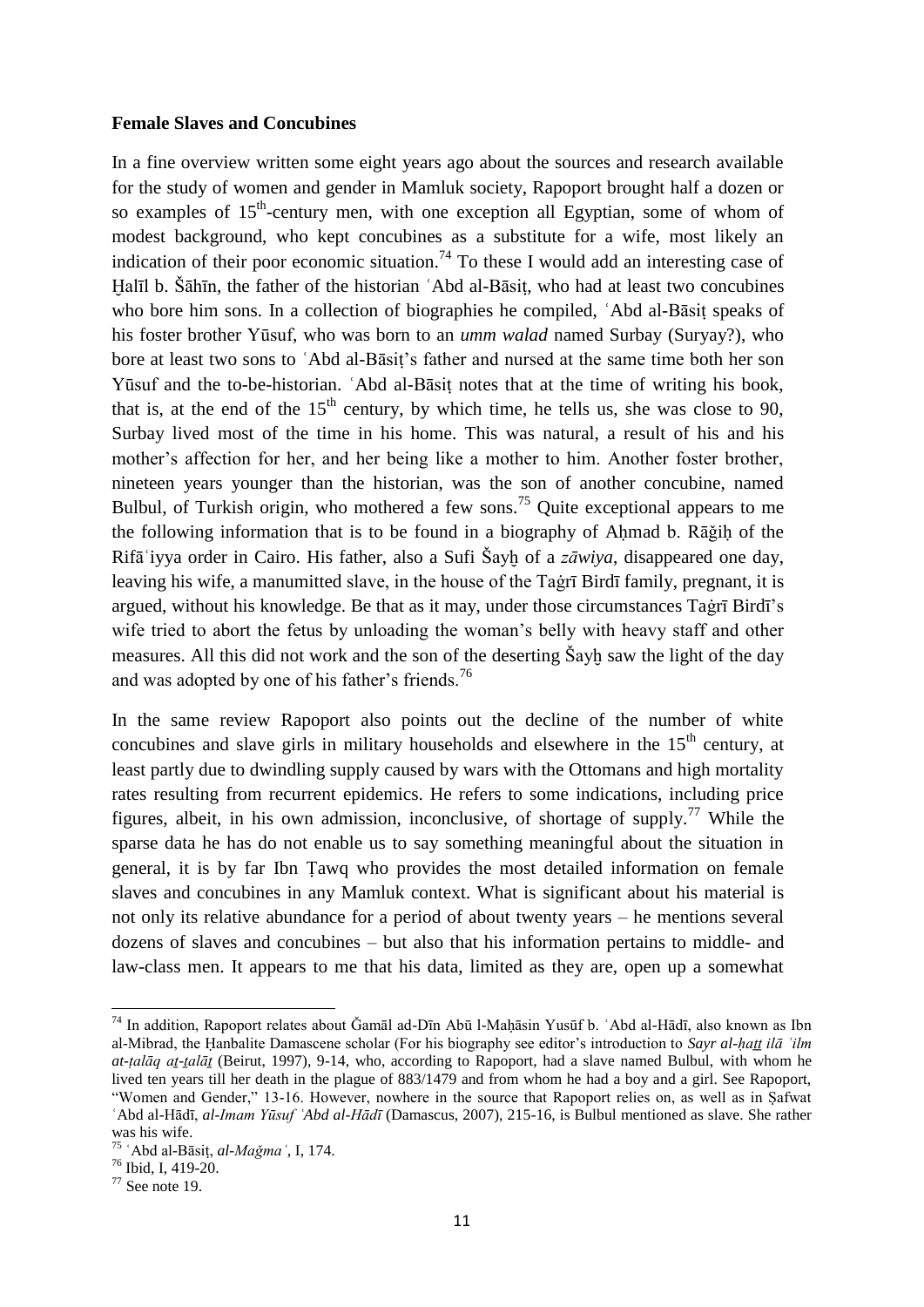wider angle on the phenomenon of slaves and concubines and on their essential role in late Mamluk society.

Here one has to begin with clarifying terminology and draw attention to two different categories established by the *šarīʿa* and to which Ibn Ṭawq adheres: a female slave (*ǧāriya*) and a concubine (*surriyya*).<sup>78</sup> A *ǧāriya* was purchased primarily for doing housework and a *surriya* was purchased mainly for sexual relationship and in many cases would bear children to her master. In practice, as we shall see, this legal distinction was not always practiced, and – if Ibn Ṭawq indeed used the two terms with precision – female slaves often bore children as well.

Ibn Ṭawq tells a great deal about both black and white female slaves. To begin with, he relates about a number of his own, some of them white. He had no concubines and we don't hear of any children he had other than from his wife.<sup>79</sup> The first of his slaves he mentions was white and named Šahdiya, whom he sold to the "dark-colored" educator *(faqih al-awlad)*, posted at the Zayn ad-Dīn Hattāb Mosque.<sup>80</sup> Now, as Ibn Tawq relates, Šahdiya was reluctant to go with her new master and was screaming and crying to the point that Ibn Ṭawq's relative, who was present at the transaction, had to apply physical force and drag her. Apparently it did not help, for on the very same day the new master showed up with the woman, reporting that she refused eating and threatened to take her own life. He asked Ibn Tawq to annul the transaction and our notary agreed and had to return the money received.<sup>81</sup> However, a couple of months later Ibn Ṭawq sold Šahdiya to a lady named Asmāʾ, who actually intended her for her grandchild.<sup>82</sup> This time the transaction appears to have been carried out with no further difficulties. Less than two years later occurred the death of Mubāraka, another of Ibn Tawq's slaves.<sup>83</sup> It appears that at that time Ibn Tawq had another (black) *ǧāriya*, named Nawfara. Due to her faults (*min sāʾir al-ʿuyūb*) and his wife's demand (*bi-šart al-mar*<sup>'</sup>a), he sold her two years later at the slave market (*fī r-raqīq*).<sup>84</sup> A day later he purchased a white slave who prior to that had been at the household of Abū Bakr Manǧak (unidentified).<sup>85</sup> A week later, in his absence, his wife purchased from Šādī Bek al-Ğalabānī, the chief of the music band (? *mihtār*), a slave named also Mubarāka.<sup>86</sup> Four months later Ibn Tawq reports of the purchase of Gawhara, from one Ibn al-Qassar al-Magribi ("son of the bleacher").<sup>87</sup> This appears to be an unfortunate purchase, since less than a year later Ibn Tawq reveals that he hit his female slave - most likely referring to Gawhara - with a stick, because of her "lack of manners"; he admits to have regretted it. However, a couple of days later, after

 $78$  For this distinction see Brunschvig, "Abd," 24b and 28a respectively. See however, an exception in Ibn Ṭawq, *at-Taʿlīq*, 198 where he uses the verb "*yatasarra*" for a *ǧāriya*.

 $79$  See also Wollina, "Ego Document," 355 and n. 106. Contrast it with his hesitation about it in his Ph. D. dissertation, 57. Actually, he refers to his wife as both *zawǧa* and *umm awlad*. See Ibn Ṭawq, *at-Taʿlīq*, 1032 and further references.

<sup>80</sup> Was it established by him? See on him Ibn Ṭawq, *at-Taʿlīq*, 27, 173, 1350.

<sup>81</sup> Ibid., 96, 97.

<sup>82</sup> Ibid., 118.

<sup>83</sup> Ibid., 277. He uses here exceptionally the term *mawlat*.

<sup>&</sup>lt;sup>84</sup> Ibid., 288. For being black, see 290.

<sup>85</sup> Ibid., 288 (Unidentified).

 $86$  Ibid., 290.

<sup>87</sup> Ibid., 334.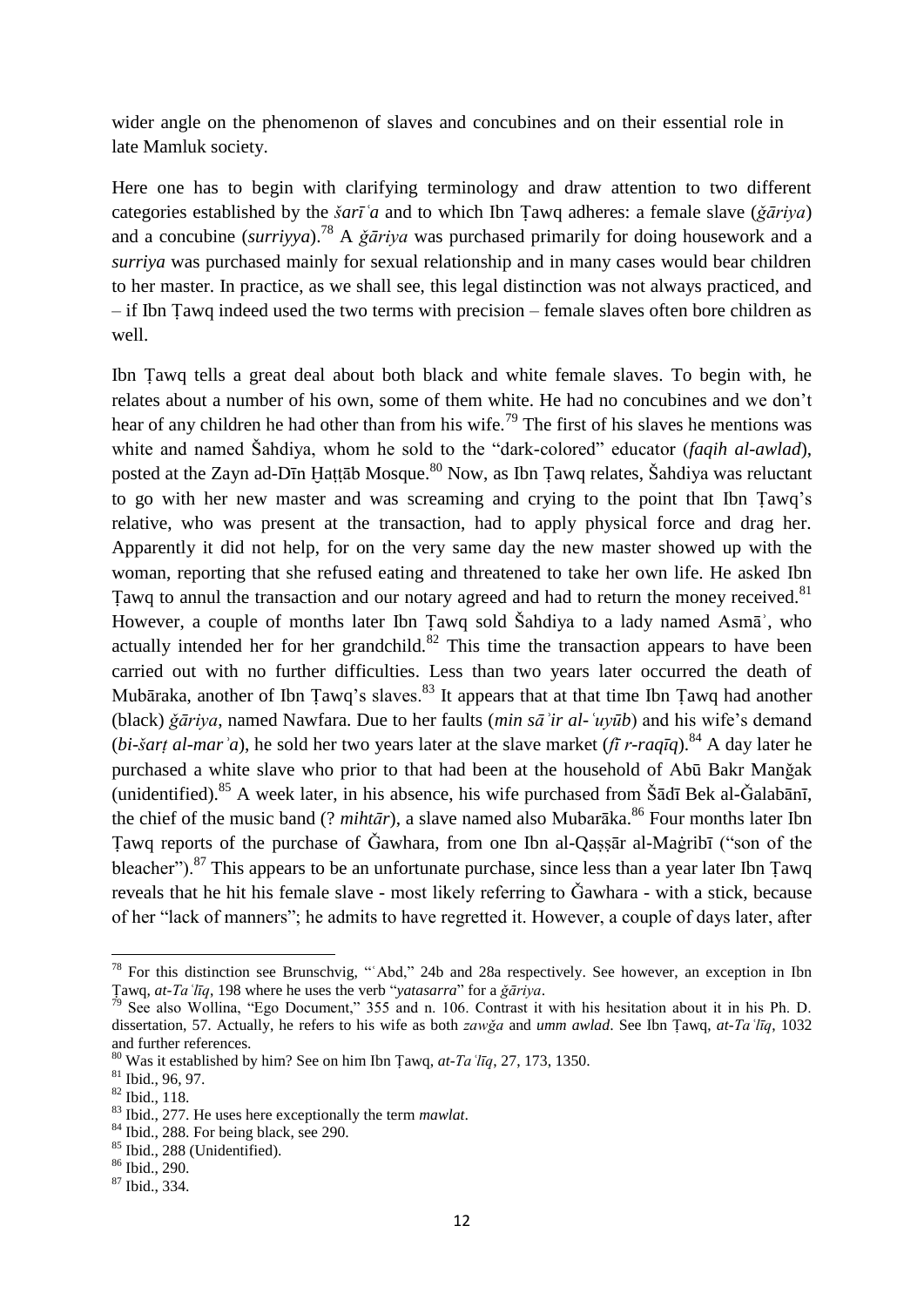employing her for about a year, Ibn Tawq put Ğawhara on sale (*li-l-ard*).<sup>88</sup> About a year later he sold a slave whose name he unspecified to Ǧalāl ad-Dīn b. ʿAlāʾ ad-Dīn al-Buṣrawī, the historian's son. According to our notary, he did not hide from Galal ad-Din her faults, among which was her lack of piety - "she did not say the prayers" – the mess she created, her bad manners and also some physical problems such as weak eyesight and being prone to easily catch a cold. Apparently all that did not affect her price of 1230 dirhams, which is quite similar to other figures we have.<sup>89</sup> Whether at that point Ibn Tawq still owned the aforementioned Šahdiya, who, as we recall, refused to leave his household, is unclear. In any case, a month after selling Mubarāka Ibn Ṭawq bought Ġazal, a black *ǧāriya* from a silk merchant (*ḥarīrī*), perhaps originally of Ḥimṣ, who dwelt in the town section known as "black stone mortar" *(al-ğurn al-aswad)*.<sup>90</sup> The merchant authorized the female dealer Huğayğa to conclude the transaction and receive the payment on his behalf.<sup>91</sup> A couple of months later Ibn Ṭawq sold either this slave or perhaps another he had and he later mentions another white slave of his.<sup>92</sup> Altogether the number of Ibn Tawq's slaves was at least seven or eight.

In addition to his own household, Ibn Ṭawq has a great deal to report about Taqī d-Dīn Ibn Qāḍī ʿAǧlūn's female slaves. Earlier I mentioned the Šayḫ's marriage to a black slave in Beirut. In the course of the twenty years under discussion the Šayḫ owned no less than nine female slaves, three of whom bore him children. $93$  About his concubines we shall hear below. His household appears to have had a few slaves and concubines at a given point in time. Other female slaves and their owners are reported by Ibn Ṭawq either in his capacity as witness (*šāhid*) to transactions concluded or through information that reached him. For example, the Šāfi ite scholar Kamāl ad-Dīn Ibn Ḥamza purchased a breastfeeding *ǧāriya* together with her suckling daughter, as the šarī a requires.<sup>94</sup> Abū l-Yumn, whom we met earlier in connection with polygamy, owned a slave and got into troubles with one of his wives, the sister of the Qāḍī Naǧm ad-Dīn, for accommodating the slave

<sup>88</sup> Ibid., 411.

<sup>89</sup> Ibid., 594. For figures, see below. Ğalāl ad-Dīn al-Buṣrawī married some years later the granddaughter of the *hatīb* of the Saqifa Mosque. See ibid., 1185. Still later he married the daughter of the leading Šāfi te Kamāl ad-Dīn b. Ḥamza, but had to be separated from her because some obscenity ascribed to him. See Ibn Ṭulūn, *Mufākahat al-ḫillān*, I, 356, 358. He resided at the Tawriziyya (unidentified). See ibid., 1485. He is later referred to as a qāḍī. See ibid., 1516

<sup>90</sup> See also Ibn Ṭulūn, *Mufākahat al-ḫillān*, I, 68, without specified location.

<sup>91</sup> Ibn Ṭawq, *at-Taʿlīq*, 604.

<sup>92</sup> Ibid., 619, 1511.

<sup>93</sup> One *ǧāriya* died while suckling (*murḍiʿa*). See ibid., 196. Another named Suryay, who bore him a daughter, he eventually manumitted. See ibid., 521, 538. Some years later we find her married to Ibn al-ʿAǧlūniyya. See Ibid., 1646. Also his Ethiopian Ǧawhara bore him a daughter. See Ibid., 838. Another female slave he owned died at age 60. See ibid., 929. About a couple of years later also Sanīn (?), a black slave, died. See ibid., 1240. Another Ethiopian he had about the same time was known as Ǧalab. See ibid., 896. She died in the terrible plague of 897 and a day later he lost his slave named Nawfara, as well as his granddaughter. See ibid., 1119, 1120. Some months later he purchased the single, non-virgin (*ṯayib*) Ethiopian slave named Nūr aṣ-Ṣabāḥ from a merchant at the Dira' Market. See ibid., 1148. She died a couple of years later and was buried near Ǧalab. See ibid., 1251 (1219 , a reference to the same?) In 902 H, when he was about 60 of age, an Ethiopian slave bore him a daughter. She died a year later of the plague and her daughter Maryam also died. At that time he also owned a white slave. See ibid., 1479, 1578, 1646.

<sup>&</sup>lt;sup>94</sup> For the law that a child below seven years cannot be separated from his mother when sold as slave, see Brunschvig, "'Abd."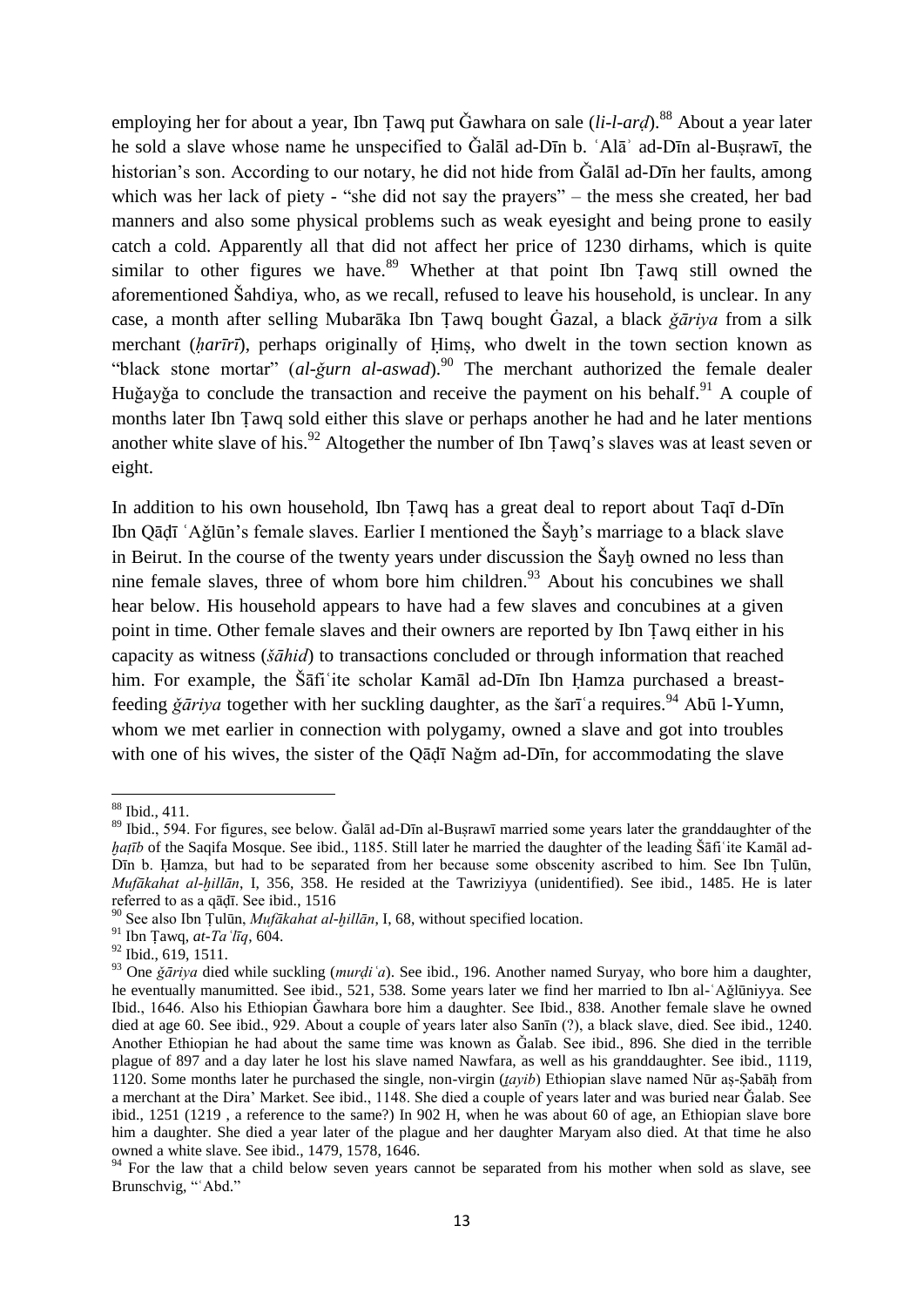at her residence.<sup>95</sup> All in all, Ibn Țawq reports about many dozens of female slave owners, both men and women, of both white and black female slaves.<sup>96</sup> About some he adds interesting notes. Thus, when one Ibn as-Saqaṭī bought a slave, his wife, like in Ibn Ṭawq's own case, was involved by making her stipulation (*bi-šarṭ al-marʾa aššar* 'iyya).<sup>97</sup> The old merchant Šihāb ad-Dīn Ahmad al-Qunāsī owned a slave who was murdered with him and his wife by criminals.<sup>98</sup> Muḥibb ad-Dīn b. Šuʿayb had a slave with whom he "guggled" *(tabaqbaqa)* and she appointed him as her agent.<sup>99</sup> When one Ibn az-Zaytūnī bought a slave and sold her to a slave dealer from Ḥamāh, who was illreputed for supplying female slaves to brothels, he was fined for that by the *ḥāǧib*, as was the original seller, who was actually innocent of any wrongdoing.<sup>100</sup>

Like Ibn Qāḍī ʿAǧlūn's slaves and concubines, more than a dozen female slaves, half of them black, are reported to have mothered children to their masters.<sup>101</sup> Others, like Muhammad b. al- $\tilde{A}$ rif, manumitted their slaves at some point.<sup>102</sup> When the slave of one Ibn al-Hamas was manumitted, it was Ibn Tawq who handed to her the certificate.<sup>103</sup>

Then we have some interesting cases of escape or attempt at that. Ibn Ṭawq witnessed the purchase made by his relative, the lady Bint al-Ḫātūn, of Fāʾida, "the Egyptian" (black) yet "of obscure origin" (*al-maǧhūla al-ǧins*) *ǧāriya*, previously owned by Šayḫ Abū l-Faḍl,<sup>104</sup> together with her daughter, apparently still young. Two years later Fā'ida ran away.<sup>105</sup> It appears that she returned to her former owner and the transaction was annulled, for Ibn Ṭawq witnessed for and wrote the original sale contract (*Mūsāwwada*) for a transaction carried out by three partners now purchasing Fāʾida: two were from the nearby villages Arzuna and Harasta, $106$  and the third is identified as Ibrāhīm b. Mūsā "the translator" (*tarǧumān*). They purchased Fāʾida in equal shares from Abū l-Faḍl. 107 Ironically, a short while later, two of Abū l-Faḍl's female slaves, one of whom had a child, ran away.<sup>108</sup> Surūr, owned by Ibn Qāḍī ʿAǧlūn, was able to drill a hole in the wall of her residence at the so-called Western Dome (*al-qubba al-ġarbiyya*) and escape to the house of one of the Sayh's former female slaves who was now living with her husband. Ibn Ṭawq relates Surūr's praise, thus putting the blame on the Šayḫ al-Islām's wife, known as the Egyptian, to whom he was clearly averse. In any case, that husband betrayed Surūr and reported about her whereabouts for the negligible sum of 10 dirhams.

<sup>95</sup> Ibn Ṭawq, *at-Taʿlīq*, 1709.

<sup>&</sup>lt;sup>96</sup> For further slave owners see ibid., 258, 292, 662, 799, 1119, 1121, 1124, 1125, 1127, 1128, 1134, 1237, 1363, 1454, 1500, 1501, 1503, 1504, 1505, 1512, 1516, 1530, 1538, 1557, 1595, 1607, 1608, 1621.

<sup>97</sup> Ibid., 730.

<sup>98</sup> Ibid., 450.

<sup>99</sup> Ibid., 648.

<sup>100</sup> Ibn Ṭawq, *at-Taʿlīq*, 1051.

<sup>101</sup> Ibid., 379, 498, 633, 868, 873, 1030, 1121, 1122, 1125, 1150, 1240, 1272, 1318, 1465, 1499, 1601.

<sup>102</sup> Ibid., 1004, 1030.

<sup>103</sup> Ibid., 363.

<sup>&</sup>lt;sup>104</sup> He probably was a notary who worked closely with Ibn Tawq. See, for example, ibid., 245.

<sup>105</sup> Ibid., 627.

<sup>106</sup> For these villages see Yāqūt, *Muʿǧam al-buldān*.

<sup>107</sup> Ibid., 655.

<sup>&</sup>lt;sup>108</sup> Ibid., 654. Perhaps one of them was black and known as "the Ḥiǧāzī," for whom see ibid., 868. Possibly she is the black slave reported to have died in 903 H. See ibid., 1582.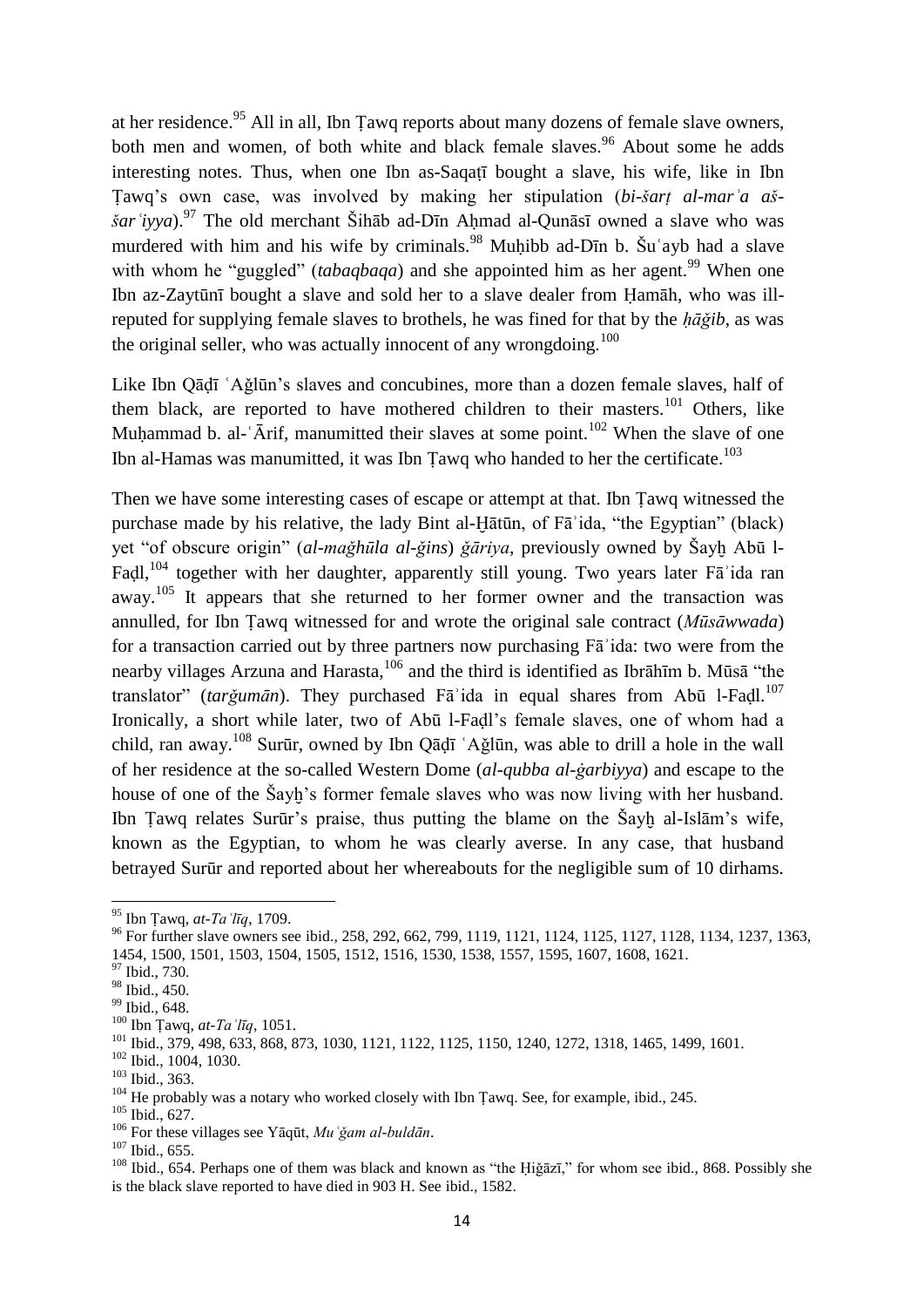The failure did not deter her from another act of escape about four months later, this time to a different shelter.<sup>109</sup> Apparently also this escape did not bring an end to her employment problems, for we read that a third attempt occurred about a year and a half later, yet at this point it appears that Surūr had already been sold to one Muhammad Ibn al-ʿAǧlūniyya "the architect" (*al-miʿmār*), who appears to have had some contact with the Šayḫ al-Islām. <sup>110</sup> So perhaps more than having problems with one specific household, Surūr was sort of a rebel slave who had difficulties accepting her unfortunate status? In one further case, the white concubines of the Qāḍī Ibn Muzalliq, the son of the leading *kar* $\bar{u}$  merchant,<sup>111</sup> escaped to the house of his neighbor, who happened to be a Christian clergy of the European community (*al-faranǧ*). The house was searched and as a byproduct of discovering the escapees, also several thousand of gold coins were confiscated. This was used as a pretext to raid also the houses of other Europeans residing in the Ğubba, and these were sealed.<sup>112</sup>

Ibn Ṭawq provides a few interesting reports about the sexual harassment of and scandals related to female slaves and the reaction of the authorities to that. In one case Ismāʿīl, known as "the Ḥanafite," raped a white female slave and she became pregnant. The case came before no other than the sultan in Cairo, who decided to castrate Ismāʿīl. Had this harsh decision to do with the fact that the rape took place in the month of Ramadan?<sup>113</sup> In another case, a slave of Ibn Qāḍī ʿAǧlūn, in her fourth month of pregnancy, was interrogated about the cause and blamed one Ibrāhīm al-Ḥawrānī for that. He later agreed to marry her, but it appears that there was no marriage. Another *ǧāriya* accused both her neighbor and his male slave (*ʿabd*) for her pregnancy. The issue came before the *ḥāǧib alḥuǧǧāb* who arrested the latter (it is unclear for how long). Although in this case any sanction against his master is not reported, animosity was generated between the master and the accused neighbor.<sup>114</sup> Another man caused twice the pregnancy of his daughter's female slave but the pregnancies aborted. In the complications caused during the second, she died and the man was charged with the sum of 50 Ašrafi.<sup>115</sup> When a young man and the female slave of a Šayḫ's spouse were found somewhere in a mosque complex performing abomination (*makrūh*), the slave was punitively hit by a sword.<sup>116</sup>

The dozen price quotations provided by Ibn Ṭawq for the sale of female slaves are mostly around 1100 to 1200 dirhams, sometime referred to as "old currency" (*fiḍḍa ʿutuq*), that is, the dirhams before the reform that led eventually to the introduction of a new currency.<sup>117</sup> In gold terms, given a rate of exchange of 1:52 for the Ašrafi (dinār) that

<sup>&</sup>lt;sup>109</sup> Ibid., 419, 466.

 $110$  Ibid., 662. For this contract see 916.

 $111$  For his father, see above and n. 6.

<sup>112</sup> Ibn Ṭawq, *at-Taʿlīq*, 1136.

<sup>113</sup> Ibid., 667. For the connection of Ismāʿīl with Ibn al-Ḥisbānī, see also 974. For Zayn ad-Dīn al-Ḥisbānī as Ḥanafite qāḍī, see 1042.

<sup>114</sup> Ibid., 454, 462, 466, 467. The involvement of the *ḥāǧib* in these affairs confirms Robert Irwin's argument about the growing involvement of *ḥāǧib*s in the latter Mamluk period in judicial affairs, as expressed in his "Privatization."

<sup>115</sup> Ibid., 1789, 1794.

 $116$  Ibid., 61. See also related cases in 650, 1051.

 $117$  I intend to elaborate on it in a future study.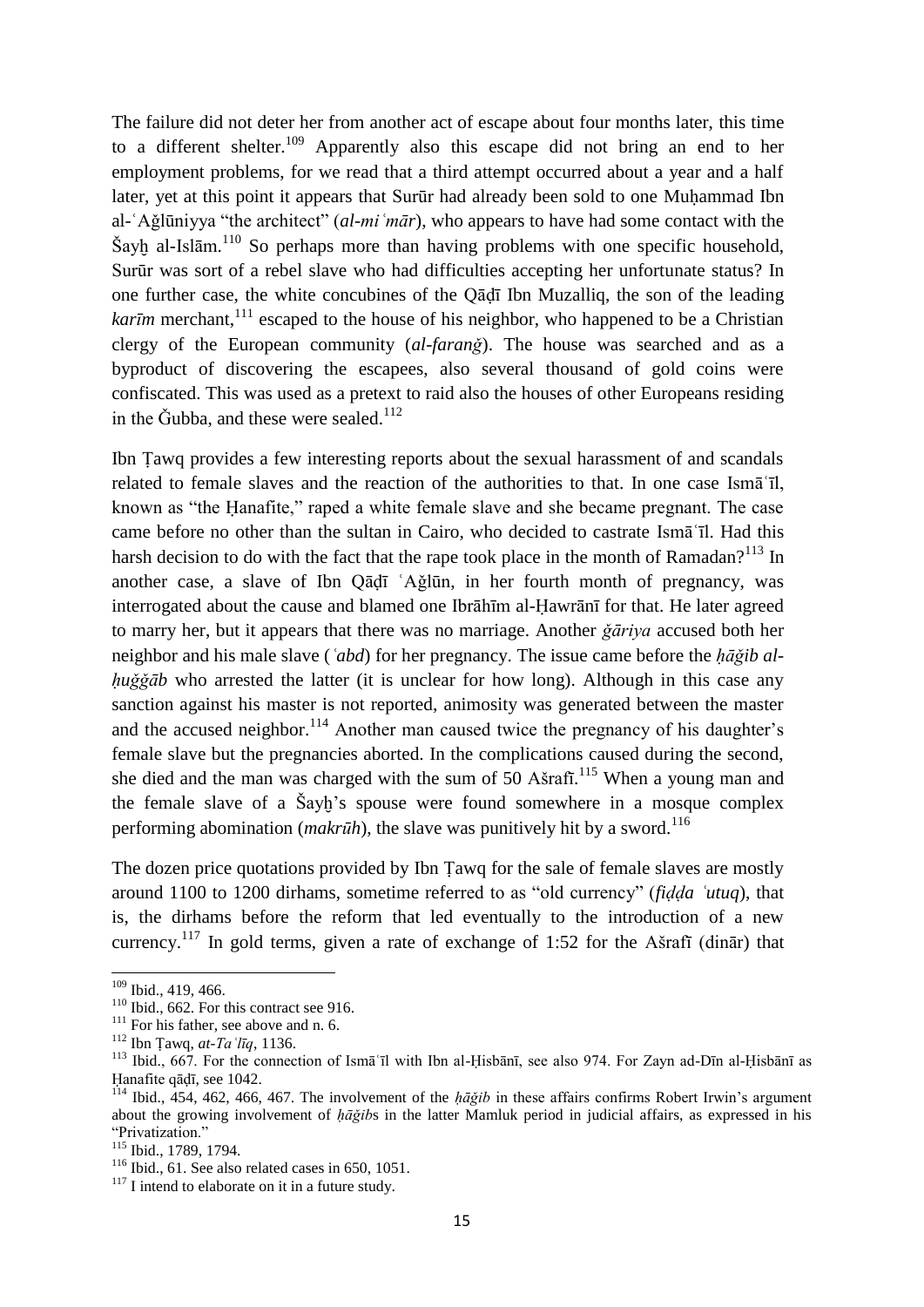obtained in these transactions,<sup>118</sup> the average price would be 21 to 23 Ašrafī, including a dealer's commission *(dallal)* and the fee for the notaries rectifying the transaction.<sup>119</sup> When not explicitly specified, prices seem to apply to black slaves, and hence we may conclude that the price for a white slave was higher. The prices are similar to what we find in the Ḥaram documents as the highest prices paid for black slaves at the end of the  $14<sup>th</sup>$  century.<sup>120</sup> In other words, the price for black slaves has not undergone a dramatic change in the course of the  $15<sup>th</sup>$  century when Jerusalem and Damascus are compared. However, Šahdiya, Ibn Ṭawq's aforementioned white slave, was priced at the significantly higher 2000 dirhams, about 38 in Ašrafī terms.<sup>121</sup> It compares with the highest range of prices current at the same time in Egypt for white female slaves, which was 30 ducats, as reported by von Harf, and as in another quotation of almost 40 dinars, mentioned in a question put to a jurist.<sup>122</sup> By comparison, a price quotation that Ibn Tawq provides for a black male slave is also 24 Ašrafī.<sup>123</sup>

There were exceptional sales of female slaves. Thus the notary Muḥibb ad-Dīn Ibn ʿAbd al-Bāsiṭ, who was known for dealing with slaves (*bayyāʿ ar-raqīq*), bought a black *ǧāriya* named Nawfara from one Naǧm ad-Dīn Muḥammad despite the fact that she was weak and suffered from stomach aches (*mabṭūna*). The relatively low price in this case, 450 dirhams, less than half the normal price, deferred to a month later, had probably to do with the woman's medical condition.<sup>124</sup>

Payment was sometime made in a mixture of gold and silver currency, the latter being on occasion in both "old" ('*utuq*) and "new" (*ğudud*) dirhams.<sup>125</sup> Oftentimes the "paid upon demand" (*ḥāl*) <sup>126</sup> involved down payment only, the rest to be paid later, sometime within a fixed period. The seller would be expected to guarantee that the slave was not pregnant, that she was in good physical condition and did not suffer from mental problems. We already saw that Ibn Ṭawq, when selling his *ǧāriya*, revealed, among other, her physical problems. When there were a few partners, they bore liability for each other to conclude the transaction.<sup>127</sup>

\*\*\*

<sup>-</sup><sup>118</sup> See, for example, Ibid., 96, 120, 604.

<sup>119</sup> Prices are as follows: 2000 (white)- Ibn Ṭawq, *at-Taʿlīq*, 118; 1482- ibid., 120;1120 (black)- ibid., 288; 1130 – ibid., 290; 1070 – ibid., 308-9; 1160- ibid., 334;16 Ašrafī in cash upon demand (*hal*) – ibid., 411; 1230 – ibid., 594; 1300 (black)- ibid, 604; 22 Ašrafī (=1144 dirham) (black)- ibid., 655; 1170- ibid., 730; 42 Ašrafī (=2310 dirham] paid by Ibn Qāḍī ʿAǧlūn for a black slave- ibid., 1148.

<sup>&</sup>lt;sup>120</sup> Rapoport, "Women and Gender," 14 and n. 57, relying on Donald Little.

<sup>121</sup> Ibn Ṭawq, *at-Taʿlīq*, 96, 97.

<sup>&</sup>lt;sup>122</sup> Rapoport, "Women and Gender," 15. For the ducat and the Ašrafī comparable value, see Bacharach, "Dinar," esp. 89-90.

 $^{123}$  Ibn Țawq, *at-Ta* '*līq*, 1758.

<sup>124</sup> Ibid., 926.

<sup>&</sup>lt;sup>125</sup> Ibid., 96, 604, 655, 1148.

<sup>&</sup>lt;sup>126</sup> Ibid., 411, 594, 730.

<sup>&</sup>lt;sup>127</sup> Ibid., 96, 97, 655, 730.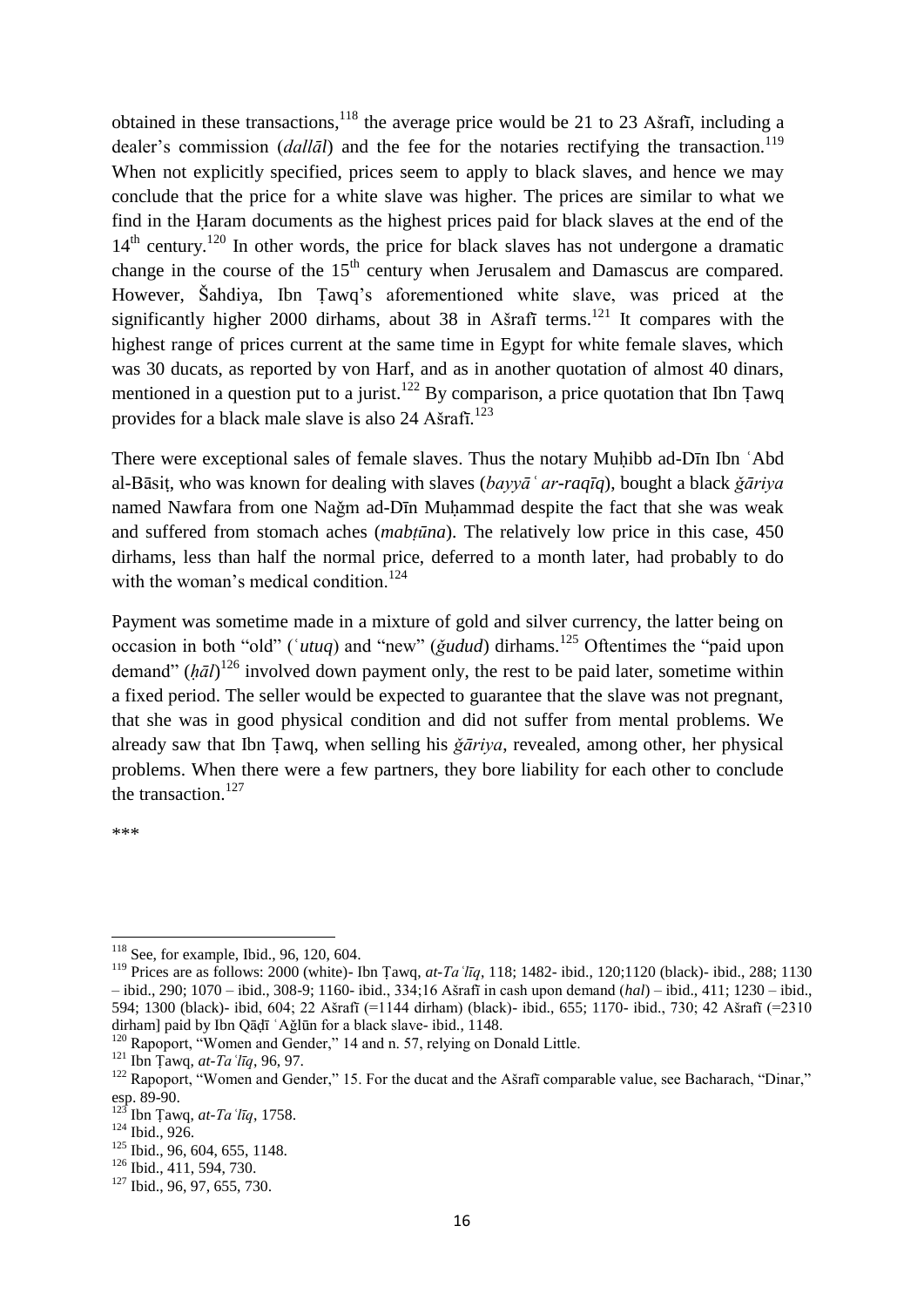Ibn Ṭawq reports of few dozen concubines, both white and black, most of whom mothered children to their masters, thus becoming *umm walad*<sup>128</sup> (for bearing a son), *umm sitt* (a girl) or else *umm awlad* (boys and girls or to boys only). Especially moving is a report on Qāḍī Muḥibb ad-Dīn, possibly of the famous Banū Farfūr, who mourned the death of his concubine and buried her beside the grave of his parents.<sup>129</sup> About a year later he also lost his suckling toddler (*raḍīʿ*) that perhaps the deceased concubine bore him.<sup>130</sup> It appears that later he took another concubine, named `Ayn al-Ḥayāt, who bore him a son named Tāǧ ad-Dīn. Eventually he manumitted her and she was married and gave birth to a daughter. Sadly, the daughter died aged two months and her mother also died a few years later, most likely plague stricken.<sup>131</sup> Another Muḥibb ad-Dīn, known also as Kalibhar, had a concubine who gave birth to a daughter shortly after his death.<sup>132</sup> One should note that in some cases concubines were of a very young age and therefore of questionable puberty. Thus, Ibrāhīm an-Nāǧī purchased an eleven-year old white concubine.<sup>133</sup> If one is surprised at her age, one can be reminded that as-Sah $\bar{a}$ wī married an eleven-year old girl and that al-Maqrīzī's mother first married when she was twelve.<sup>134</sup>

A manumitted concubine, especially one who had served a prominent person, could on occasion attract a good match. This was the case of Ibn Qāḍī ʿAǧlūn's manumitted concubines. Mubarāka, who was of Christian origin or perhaps Anatolian (*rūmiyya*), and mother of his son Muḥammad, got married to Abū Bakr Muḥammad b. ʿAbd Allāh al-Fāmī, the *muʾaḏḏin*, and authorized the deputy Šāfiʿite Qāḍī, Muḥyī ad-Dīn al-Iḫnāʾī, to represent her. The marriage gift she received was 300 silver coins, 100 of which were paid immediately, a sum equaling about 6 Ašrafī and thus, as shown earlier, significantly lower than the usual *ṣadāq* paid by middles-class men to free-born brides. Mubarāka, now as legal wife, bore al-Fāmī a son yet, about two years later, appears to have been already married to another man named Abū Daqn.<sup>135</sup> Suryay, another of the Šayḫ al-Islām's manumitted concubines, was married, as already mentioned, to Abū l-Yumn, the Šayḫ's nephew, from whom she received a nice marriage gift of 25 Ašrafī, which comes close to the sums paid when a free-born woman was the bride.<sup>136</sup> Was the high sum the result of the marriage taking place within the extended family? Almost twelve years later we find another of the Šayh's manumitted concubines, also named Suryay, entering marriage with one Muḥammad b. al-ʿAǧlūniyya as-Saḥrawī, this time for the considerably lesser 5 Ašrafī.<sup>137</sup> The Ethiopian Ğawhara, who bore the Šayḫ al-Islām a daughter named Āsyā, was upon her manumission married to Šayh Muhammad al-Busrawī (while still having

<sup>&</sup>lt;sup>128</sup> See Brunschvig, "'Abd," 28a.

<sup>&</sup>lt;sup>129</sup> Ibn Țawq,  $at-{Ta}$  *l* $\bar{t}q$ , 82. See on him 780.

<sup>130</sup> Ibid., 175.

<sup>&</sup>lt;sup>131</sup> Ibid., 873, 889, 1501.

<sup>&</sup>lt;sup>132</sup> Ibid., 635. For further cases, see 45, 245, 492, 735, 768, 779, 842 845, 846, 1006, 1030, 1125, 1127, 1131, 1384, 1396, 1500, 1510, 1878. For concubines, see 106, 1120, 1123, 1504, 1557.

<sup>133</sup> Ibid., 175: *li-t-tasarrī*.

<sup>134</sup> Rapoport, *Marriage*, 39.

<sup>135</sup> Ibn Ṭawq, *at-Taʿlīq*, 192, 417.

 $136$  Ibid., 549, 550.

<sup>137</sup> Ibid., 1464.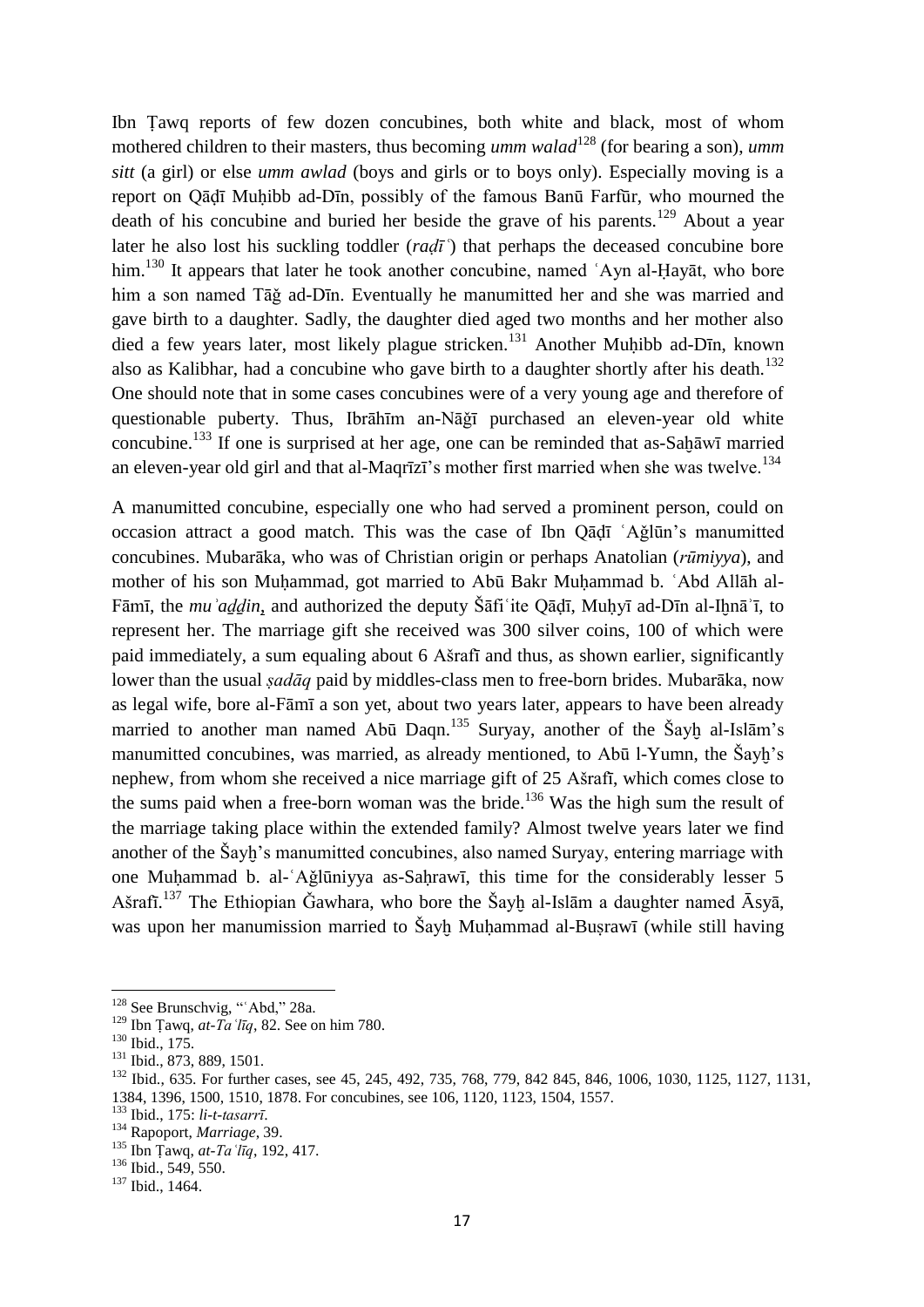the daughter suckling) for a marriage gift of 700 dirhams, equaling about 13 Ašrafī, 135 dirham of which, less than a fifth, she received at the time of the marriage.<sup>138</sup>

Can we draw some general conclusion from Ibn Ṭawq's data? I think we can despite the small sample, provided that, as with divorce and marriage cases, we keep these within limits. For Ibn Ṭawq provides for a twenty year period details about several dozens of female slaves and concubines. We have to bear in mind that our notary's acquaintance was after all limited to his own affairs, those people he knew, and those who asked him to serve as a witness to their transactions. Yet there were in Damascus of his time plenty of other notaries, to some of whom he occasionally refers. They, most likely, participated in the sale of slaves and concubines and related issues, but unfortunately we don't have their records. On this assumption I propose that slaves and concubines were part of the Damascus scene and its social fabric, surely not only in the twenty years about which Ibn Ṭawq reports. In middle- and lower class families or the homes of single men, one could find female slaves and concubines, sometime more than one at the same time, in addition to legal wives. Given the socio-economic status of some of the owners, we may assume that their concubines were in addition, not as substitute, to legal wives.<sup>139</sup> Whether this was in large numbers, or in numbers that remained stable compared to earlier times or, as Rapoport suggests, albeit with much fewer data at his hands, in declining ones, is impossible to say. One can only regret that no one similar to Ibn Ṭawq left any records and surely marvel at his importance as a unique source.

**.** 

<sup>138</sup> Ibn Ṭawq, *at-Taʿlīq*, 1036-7. For her manumission, see 1030. For further cases, see 59, 406, 429, 804, 858, 863, 943, 964, 1023, 1039, 1049, 1195, 1206, 1240, 1254, 1315, 1360, 1412, 1422, 1683.

<sup>&</sup>lt;sup>139</sup> Contrast with Rapoport, "Women and Gender," 15. Thus qāḍī Burhān ad-Dīn had children from his legal wife and in addition kept at least two concubines. See 1006, 1131.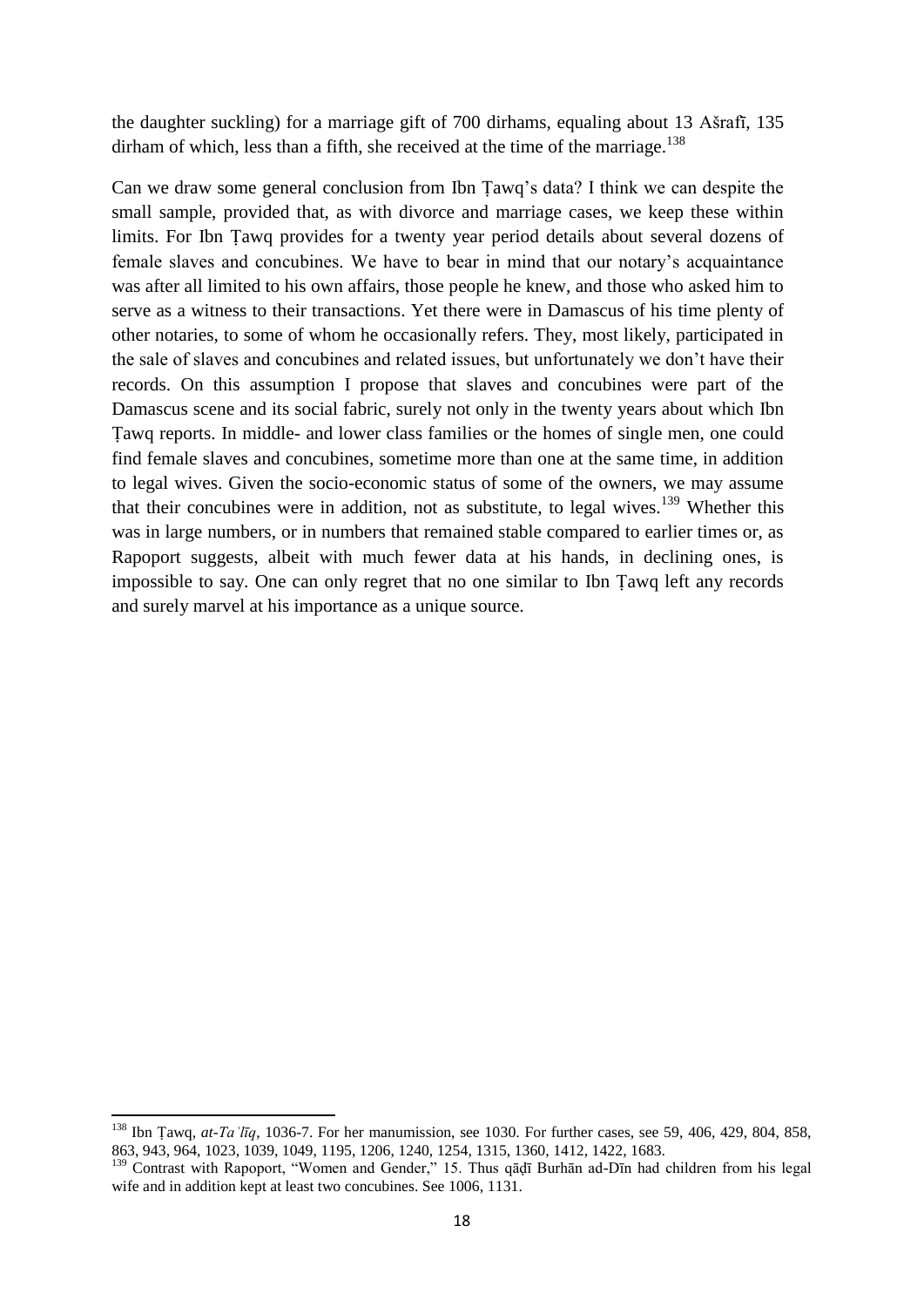#### **Bibliography**

#### **Primary Sources**

ʿAbd al-Bāsiṭ, Zayn ad-Dīn b. Ḫalīl b. Šāhīn, *al-Maǧmaʿ al-mufannan bi-l-muʿǧam almuʿanwan*, ed. ʿUmar ʿAbd as-Salām at-Tadmurī, 2 vols., Beirut 1432/2011

al-Buṣrawī, ʿAlāʾ ad-Dīn ʿAlī, *Tārīḫ al-Buṣrawī*, Damascus 1988.

al-Ġazzī, Naǧm ad-Dīn Muḥammad, *al-Kawākib as-sāʾira bi-aʿyān al-miʾa al-ʿāšira*, 2 vols., Beirut 1997.

al-Haskafī, Aḥmad b. Muḥammad, *Mutʿat al-aḏhān min at-tamattuʿ bi-l-aqrān*, 2 vols., Beirut 1999.

Ibn Ṭawq, Šihāb ad-Dīn Aḥmad, *at-Taʿlīq*, 4 vols., Damascus 2000-2007.

Ibn Ṭulūn, Šams ad-Dīn Muḥammad, *Mufākahat al-ḫillān fī ḥawādiṯ az-zamān*, 2vols., Cairo 1962-1964.

#### **Studies**

Bacharach, Jere L., "The Dinar versus the Ducat," *IJMES* 4 (1973), 77-96.

Brinner, W.M., Art. "Ḥarfūsh", EI², III:206a-b.

Brunschvig, R., Art. "'Abd", EI<sup>2</sup>, I:24b-40a.

Establet, Colette and Jean-Paul Pascuel, *Familles et fortunes a Damas*: *450 foyers damascains en 1700*, Damascus 1994.

Canning, Kathleen, "Gender and the Politics of Class Formation: Rethinking German Labor History," *American Historical Review* 97 (1992), 736-69.

Conermann, Stephan and Tilman Seidensticker, "Some Remarks on Ibn Ṭawq's (d. 915/1509) Journal *Al-Taliq*, Vol. I (885/1480 to 890/1485," *Mamluk Studies Review* XI/2 (2007), 121-35.

Frenkel, Yehoshua, "Mamluk Ulama on Festivals and Rites De Passage: Wedding Customs in 15th Century Damascus," in *Egypt and Syria in the Fatimid, Ayyubid and Mamluk Eras* VI: *Proceedings of the 14th and 15th International Colloquium organized at the Katholieke Universiteit*, ed. U. Vermuelen and K. D'Hulster, Leuven 2010, 279-89.

Guo, Li, review of "al-Taʿlīq: Yawmīyāt Shishāb al-Dīn Aḥmad Ibn Ṭawq," *Mamluk Studies Review* XII/1 (2008), 210-18.